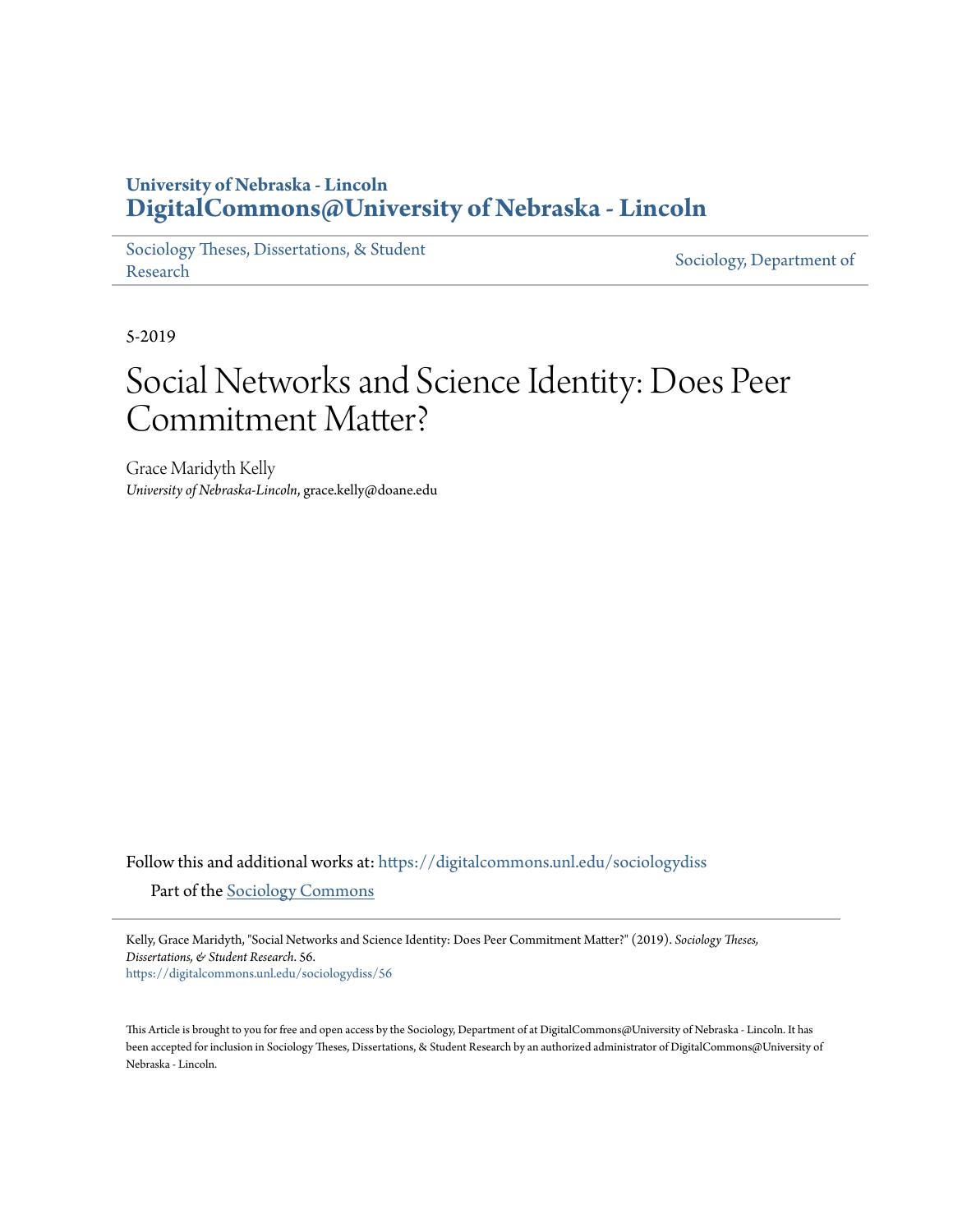## SOCIAL NETWORKS AND SCIENCE IDENTITY: DOES PEER COMMITMENT MATTER?

By

Grace M. Kelly

### A THESIS

Presented to the Faculty of

The Graduate College at the University of Nebraska

In Partial Fulfillment of Requirements

For the Degree of Master of Arts

Major: Sociology

Under the Supervision of Professor Robin Gauthier

Lincoln, Nebraska

May, 2019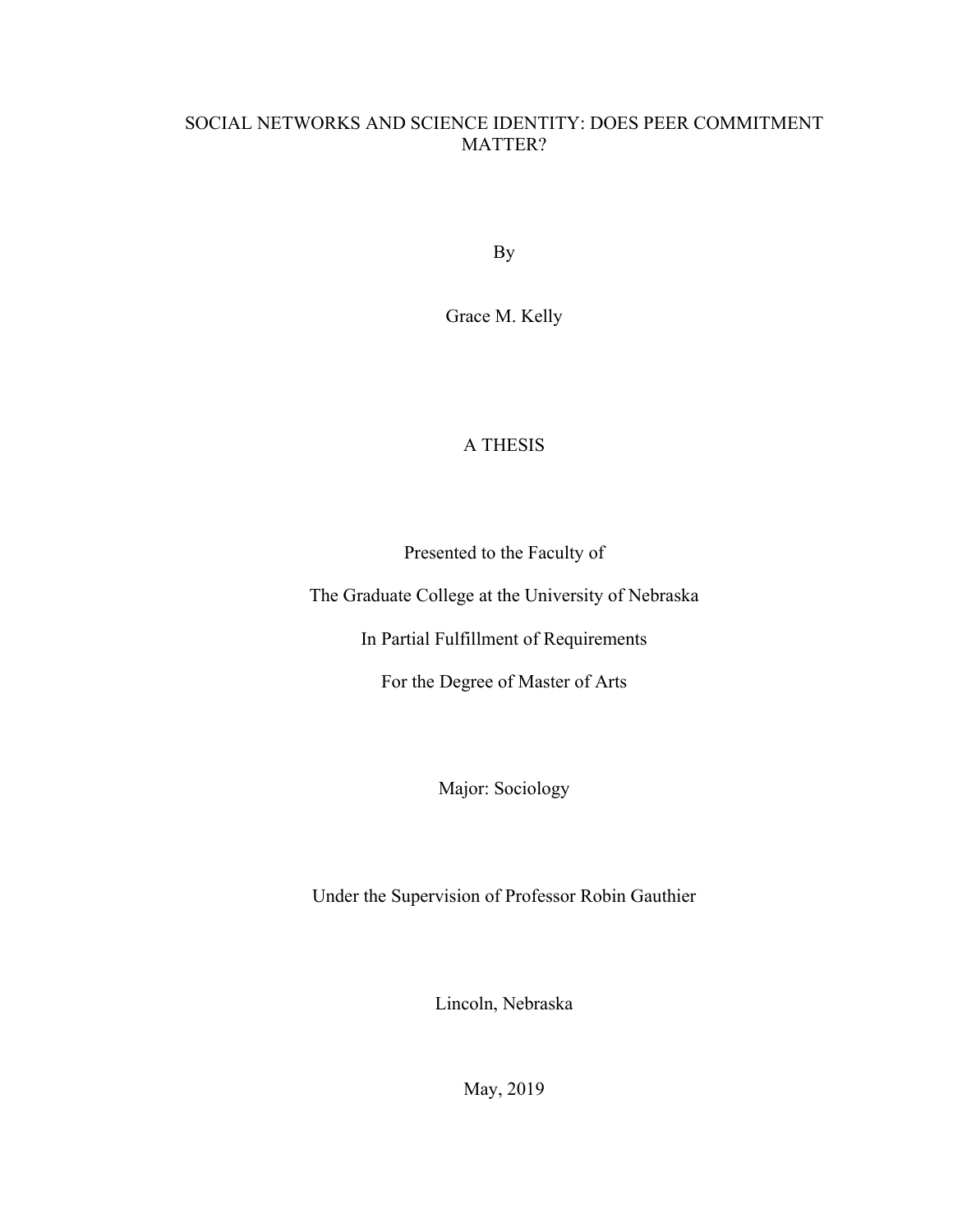#### SOCIAL NETWORKS AND SCIENCE IDENTITY: DOES PEER COMMITMENT MATTER?

Grace Maridyth Kelly, M.A.

University of Nebraska, 2019

Advisor: Robin Gauthier

White men continue to be overrepresented in STEM fields compared to women and minorities, despite several decades of scholarly interest the disparity. Studies have shown that early adolescence is when children begin to lose interest in science. It is also in this period, that children start to develop ideas and stereotypes about *who* should be a scientist. It is essential that youth are able to see themselves as science kinds of people. Students who have strong science identities have been shown to perform better in science classes, retain interest in science and continue on to STEM careers. During adolescence, peer opinions take on increasing importance.. Peer support (or lack thereof) can impact students' science identities.

This work explores how students' peer networks influence their subsequent commitment to a science identity, through the framework of identity theory. Data for this study comes from a multi-wave, longitudinal dataset, collected from a middle school in a mid-sized Midwestern city (The Science Identity Study (SIS)). I examine two aspects of identity commitment, using both survey (affective commitment) and network (relational commitment) measures. I find that both measures of commitment are positively related to science identity. Additionally, I find that identity commitment positively predicts science identity between waves. Race and gender reduce the strength of some of these associations, but largely processes of identity commitment remain significant. These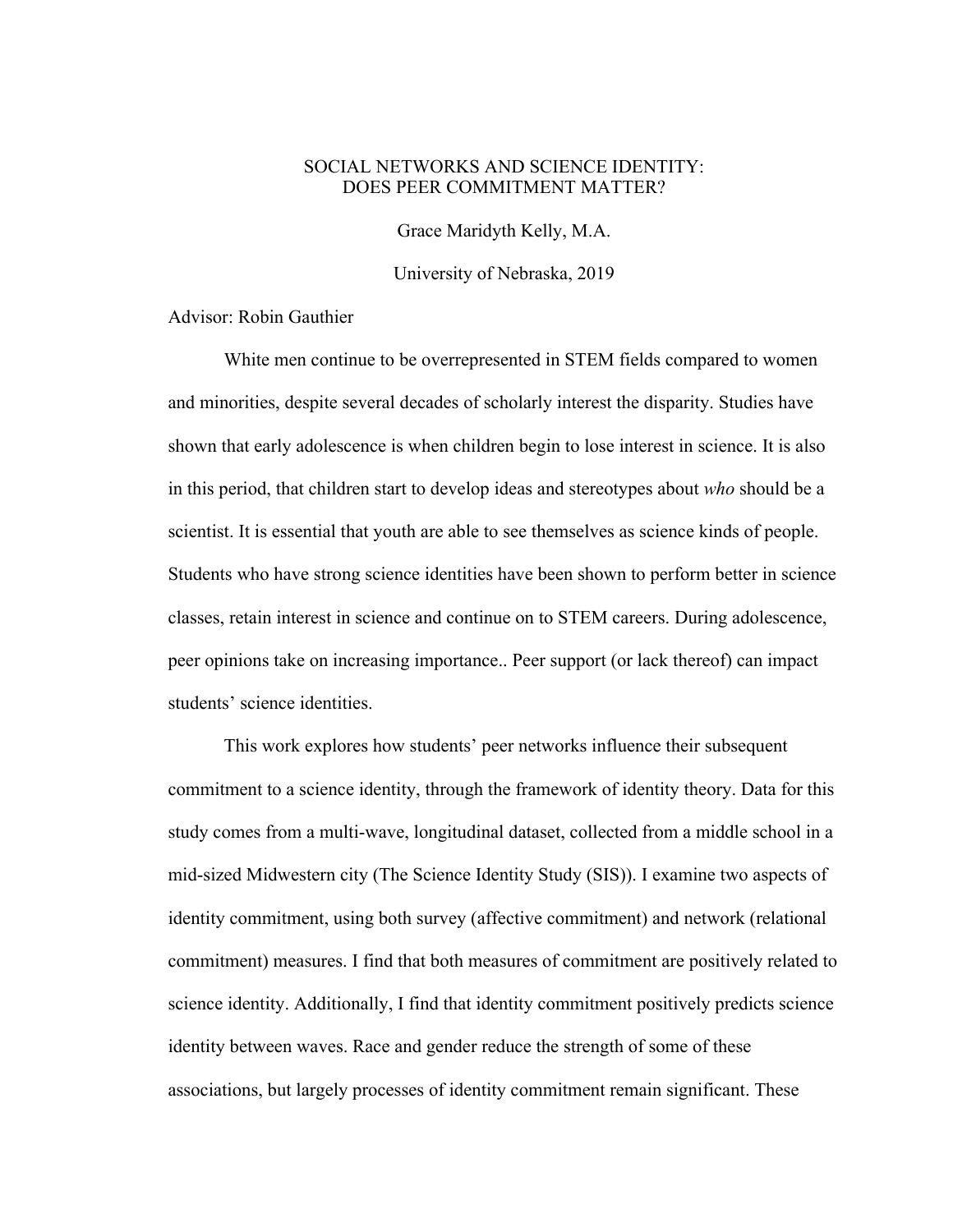findings suggest that the friend group is a place where science identity can be fostered. Support from peers can keep youth engaged in science, and help them maintain or strengthen their science identities. Peer networks should not be neglected by educators, policy makers and other STEM stakeholders as they seek to strengthen student science identities. Creating collaborative peer environments may be a key way to educate, mentor, and encourage the scientists of the future.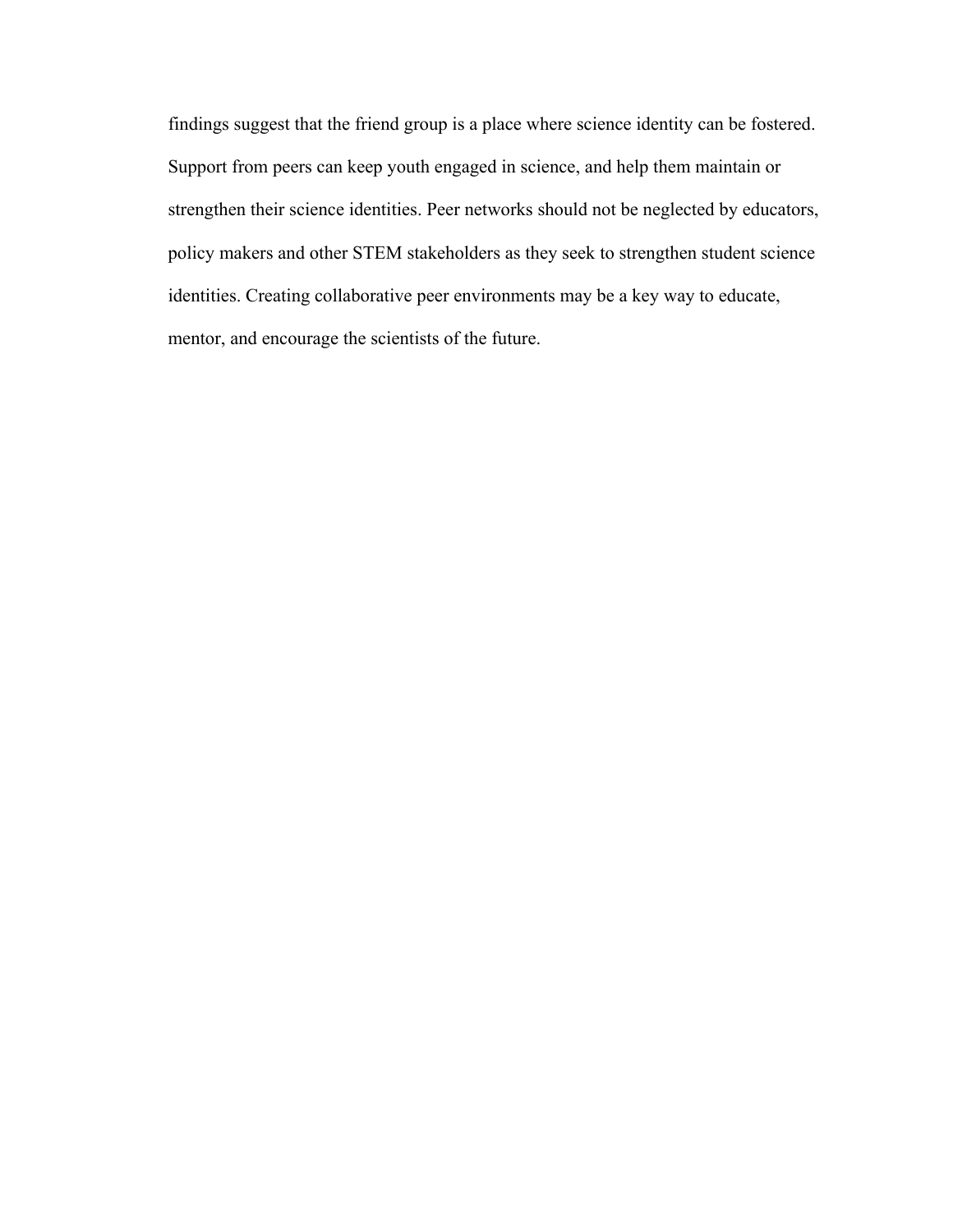#### **Table of Contents**

| <b>Appendices</b> |
|-------------------|
|                   |

**Appendix B** (Predicted Probabilities)…………………………………...…pg. 32

#### **Multimedia Objects**

#### *Tables*

**Table 1:** Means, Standard Deviations, and Descriptions for Variables Used in Analysis **pg.** 31

**Table 2.** The relationship between High Science Identity and Personal Affective Commitment and Controls (Odds Ratios) **pg.** 14

**Table 3.** The relationship between High Science Identity and Perceived Friend's Affective Commitment and Controls (Odds Ratios) **pg.** 15

**Table 4.** Coefficients for Ordinal Regression predicting Wave 2 Science Identity by Friend's Affective Commitment and Controls (Odds Ratios) **pg.** 17

**Table 5.** Coefficients for Ordinal Regression predicting Wave 2 Science Identity by Relational and Affective Commitment (Odds Ratios) **pg.** 18

**Table 6.** The relationship between High Science Identity and Relational Commitment with Controls (Odds Ratios) **pg.** 20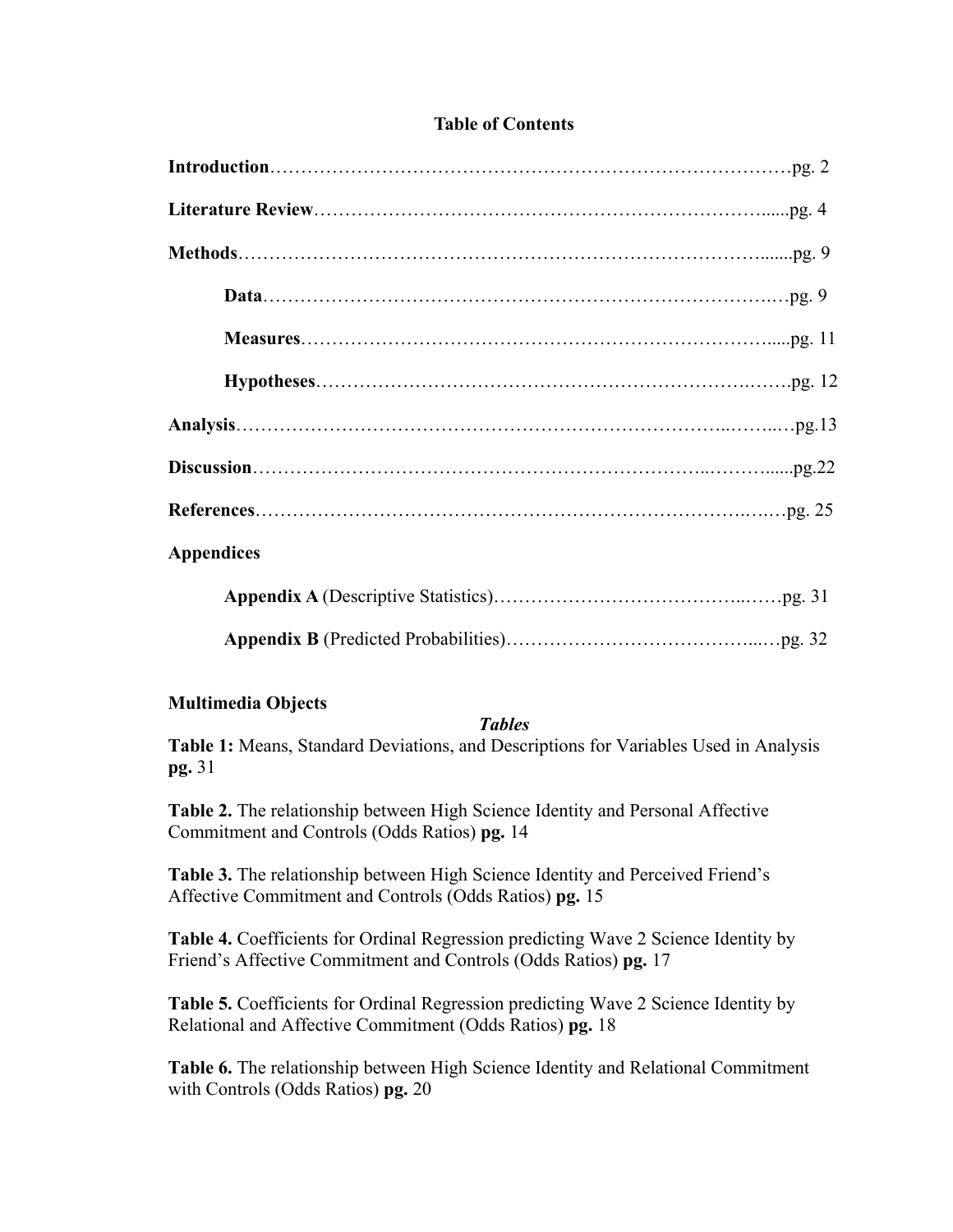**Table 7.** Coefficients for Ordinal Regression predicting Wave 2 Science Identity by Relational Commitment and Controls (Odds Ratios) **pg.** 21

Table 8. Descriptive Statistics of Relational Commitment & Science Identity over waves **pg.** 32

Table 9. Descriptive Statistics of Affective Commitment & Science Identity over waves **pg.** 32

**Table 10.** Change in Probability of Wave 2 Science Identity (Friend's Affective Commitment) **pg.** 33

**Table 11.** Change in Probability of Wave 2 Science Identity (Relational Commitment) **pg.** 33

#### *Figures*

**Figure 1.** Probability of Wave 2 Science Identity (varying Friend's Affective Commitment: Students who talk to friends about science), **pg.** 19

**Figure 2.** Probability of Wave 2 Science Identity (varying Friend's Affective Commitment: Students who do not talk to friends about science), **pg**. 22

**Figure 3**. Probability of Wave 2 Science Identity (varying Friend's Affective Commitment, students who do *not* talk to friends about science) **pg.** 33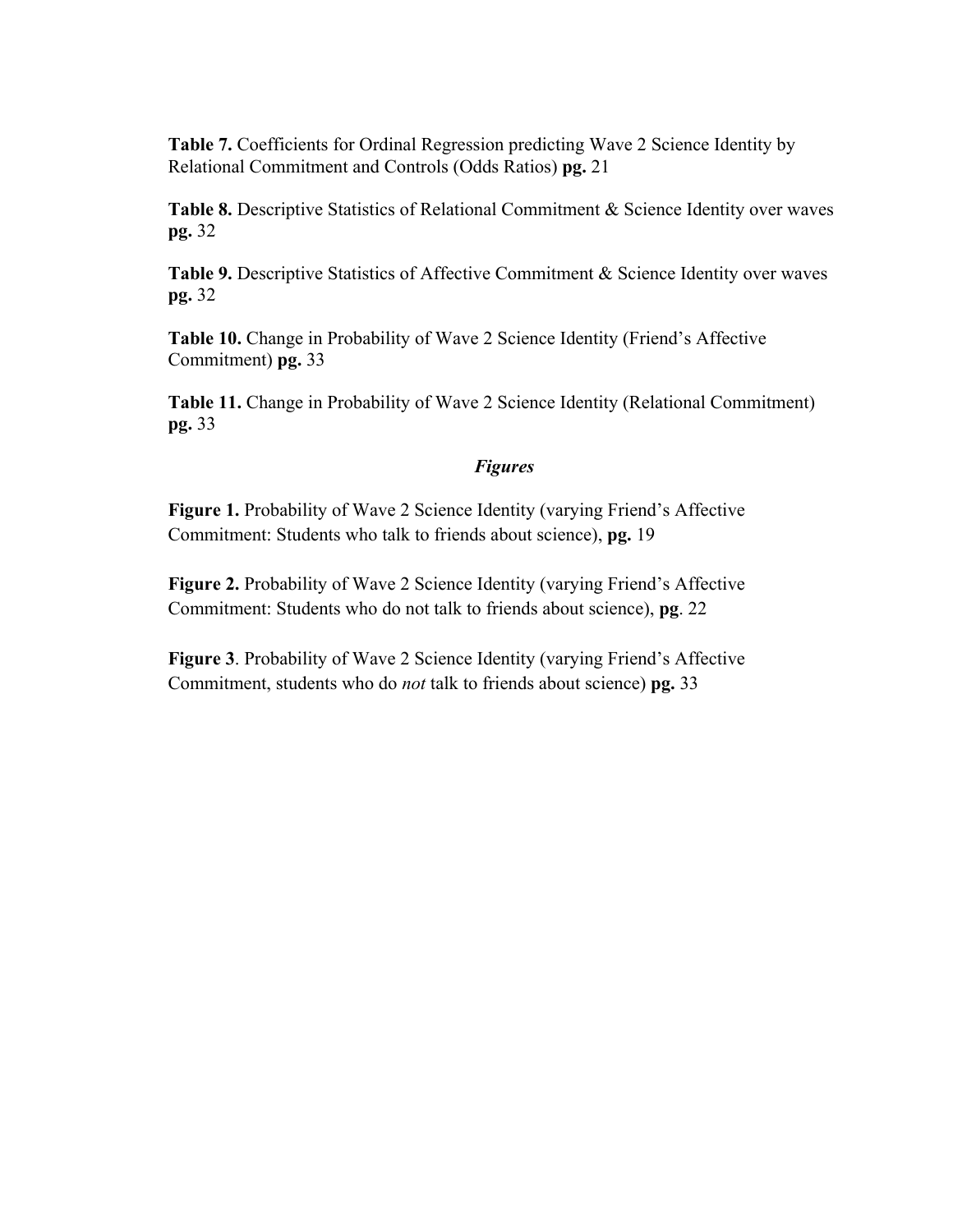#### **Introduction**

The number of careers that require STEM education and training are increasing faster than other occupations (Ilumoka 2012). However, the size of the workforce emerging to take part in and advance these sectors has remained largely the same (Wang and Degol 2017). Not only are there numeric deficits in students who chose to pursue STEM careers, there are also remarkable inequities in *who* enters these jobs. Though in recent years organizations (both public and private) have been vocal about promoting diverse workforces, gender and ethnic disparities are a regularity (Hardcastle et al. 2019). These gaps in representation begin early on in a student's educational career and continue throughout secondary and post-secondary education, before they materialize in adulthood.

Studies have pointed to middle school as the time when science interest among students begins to wane, and these inequities begin to arise (Vedder-Weiss and Fortus 2011; Carlone et al. 2014; Caleon and Subramaniam 2008; Blue and Gann 2008). Though less near to actual career training and occupations, middle school students are making decisions that will have long standing effects on their futures. Middle school is a time of early career exploration and decisions about secondary education (Tai et al. 2006). Students who begin to lose interest in science and math in these years may select out of science course tracts in later years- putting themselves at a disadvantage in the STEM career world long before they ever set foot in a job interview or on a college campus. Nonetheless, most research has focused on students who are closer to the transition into a career field. In order to address this gap, the sample of the present study catches youth at a crucial time period.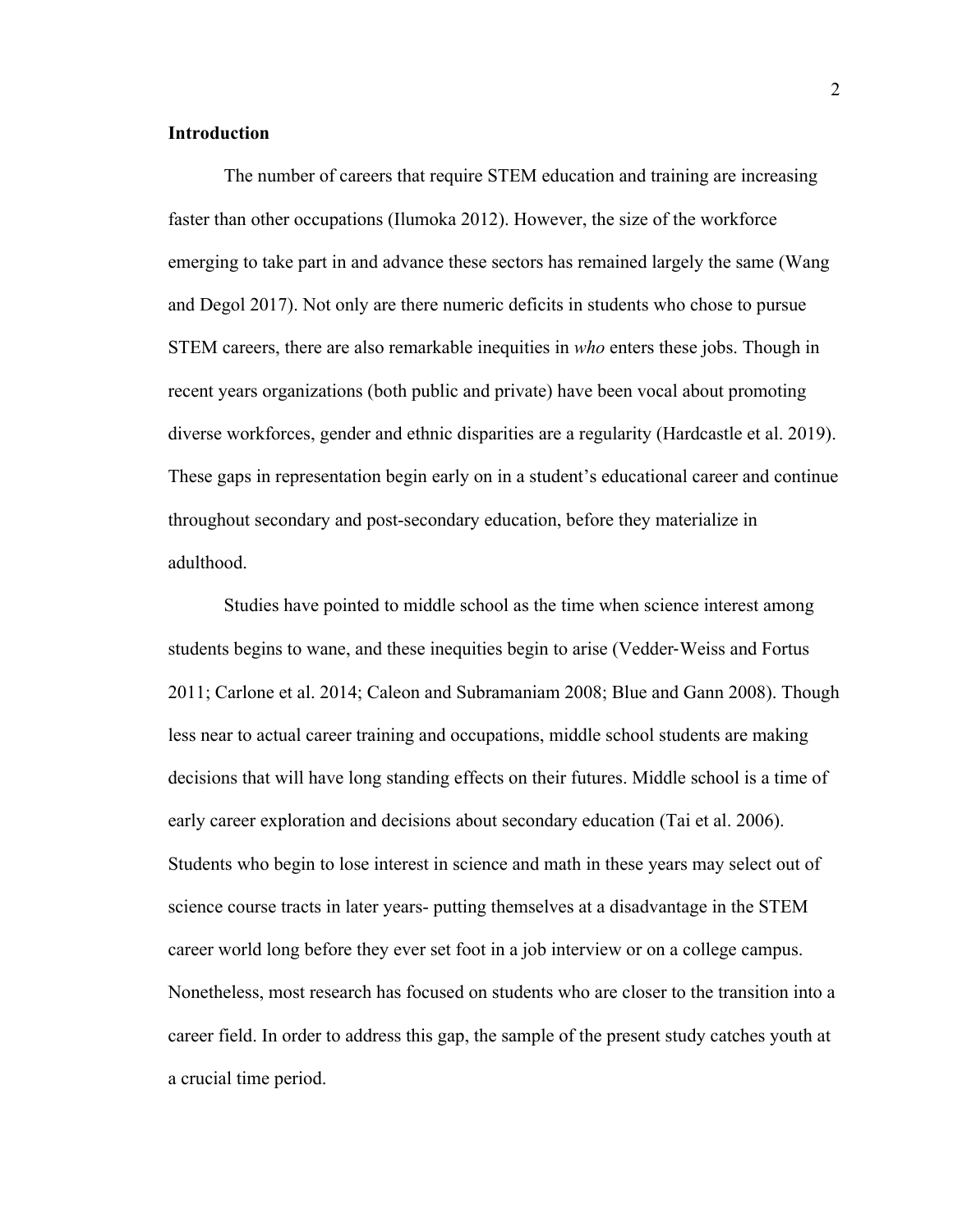There have been many explanations as to what factors influence a student's decision to continue in science fields or not. The racialized and gendered inequities in these fields are made apparent not only by employment statistics, but also by studies that show that this phenomenon is rooted much deeper in the fabric of our society. Pervasive STEM stereotypes promote an exclusionary prototype of the typical scientist (Shapiro and Williams 2012; Starr 2018; Tao and Alberta 2018). Previous research argues that within this type of social context, factors such as academic achievement and science interest may not be as important as the ability to see oneself as "a scientist" (Archer et al. 2012; Barton et al. 2013; Packard and Nguyen 2003, Wonch Hill et al. 2017;). In light of this, the present study uses identity theory as a mechanism for understanding how science aspirations and interest can be sustained.

Youth who do not view themselves as scientists are less likely to maintain a longterm science interest, persevere in advanced science classes or pursue a STEM career (Chemers et al. 2011; Seyranian et al. 2018;). Work has shown that although the majority of young students may enjoy science and be interested in it, they perceive differences between "doing science" and "being a scientist" (Archer et al. 2010). Additionally, there are heavily gendered perceptions about who is a "science kind of person" (Nosek et al. 2009; Archer et al. 2010). Even among preadolescent students, there is a bias toward viewing white boys as innately better at science (Carlone et al. 2015). Due to these gendered and racialized perceptions, and the disconnect of enjoying science and possessing a science identity, students may come to believe that being a scientist is not a feasible future. Personal science identity is an important factor in the way students see themselves, and their potential in STEM fields down the road.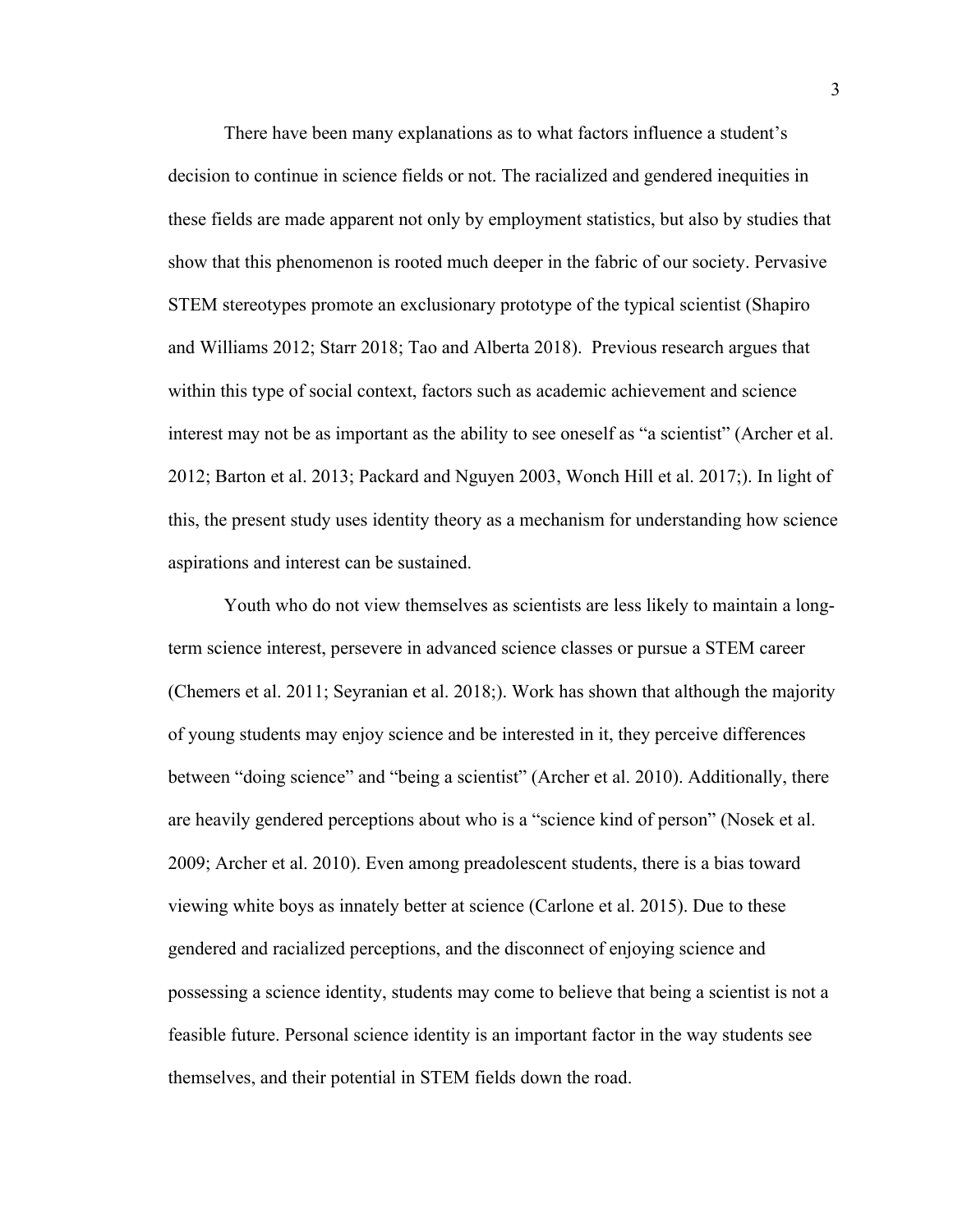Science identity is not formed in a social vacuum; identities are constructed and maintained in a social context. For youth in middle schools, the peer group that surrounds them and the friendships they form (both generally and within the academic setting) are inescapable parts of their academic lives (Cook et al. 2007; Crosnoe et al. 2008). The presents work emphasizes how the maintenance of science identity is rooted in interpersonal, peer processes. I situate my research in the theoretical framework of identity theory (Burke and Stets 2009). Whether or not a person views them self as a "science" kind of person, even in early adolescence, can have far ranging consequences on his/her future aspirations and endeavors. Therefore, it is important to consider the factors that influence youth at this early stage of identity development, in order to make truly meaningful interventions in STEM representation (Hazari et al. 2009).

#### **Literature Review**

#### *The Importance of Science Identity*

Research has found positive correlations between science identity and science related social, emotional, academic, and career related outcomes. Previous research has pointed to links between STEM identity and affective outcomes like flourishing, selfefficacy, belonging and persistence across varied samples. Measures such as "flourishing" (defined by the acronym PERMA- positive emotion, engagement, positive relationships, life meaning, and accomplishment of goals) demonstrate the potentially extensive reverberations of a STEM identity (Seyranian et al. 2018). In a longitudinal study that examined physics identity's effect on psychological outcomes and achievement, it was found that over time physics identity was associated with increases in female student's flourishing. However, this relationship did not persist for the male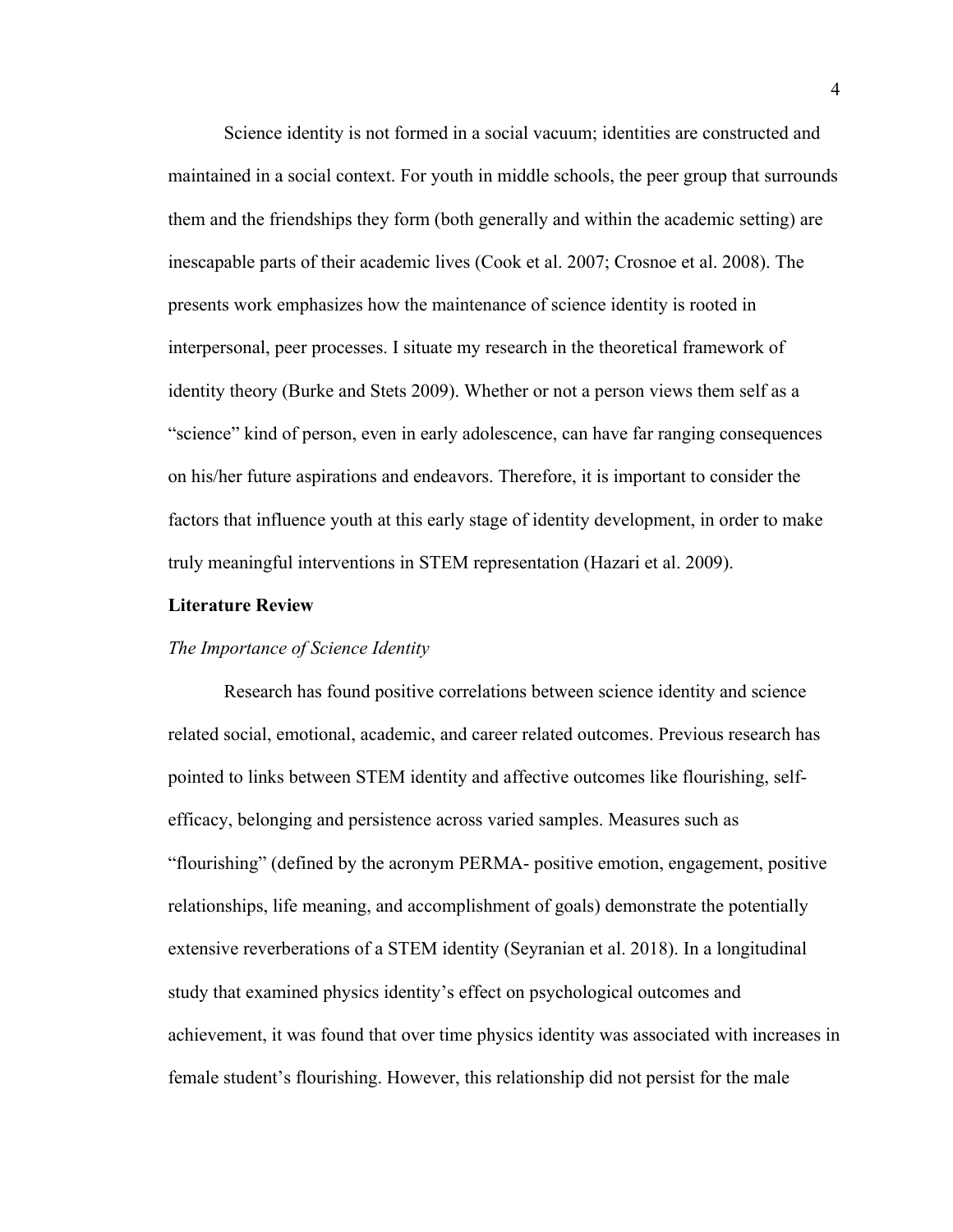students in their sample. These findings may demonstrate the amplified significance of science identity for students who are underrepresented in STEM.

Studies have also investigated singular affective measures like self-efficacy (defined as the belief in one's ability to achieve), a sense of student belonging (Trujillo and Tanner 2014) and motivation (Starr 2018) in relation to science identity. Reviewing affective aspects of the science learning environment, the authors concluded that selfefficacy, belonging and science identity all interact and influence one another (Trujillo and Tanner 2014). Science identity can influence a student's feeling of belonging and increase their self-efficacy in science (Trujillo and Tanner 2014). Similarly, science identity has been found to be positively correlated with undergraduate women's STEM motivation (Starr 2018).

These subjective affective measures are also reflected in objective academic outcomes. In a study that examined persistence, academic performance and engagement, final grades and engagement were found to be strongly correlated with science identity among community college students. The stronger the science identity, the higher the grades and engagement (Riccitelli 2015). Similar patterns have been found in four year universities. Among undergraduate students in four year colleges, those who reported a physics identity had significantly better grades than those who did not (Seyranian et al. 2018).

Research has also pointed to the importance of pursuing science beyond the hours of the school day. Many students perceive that classroom science is out of touch with "real science" (Vincent-Ruz and Schunn 2018; Zhai et al. 2013;). Informal science exploration can help students understand how science functions "in the real world" and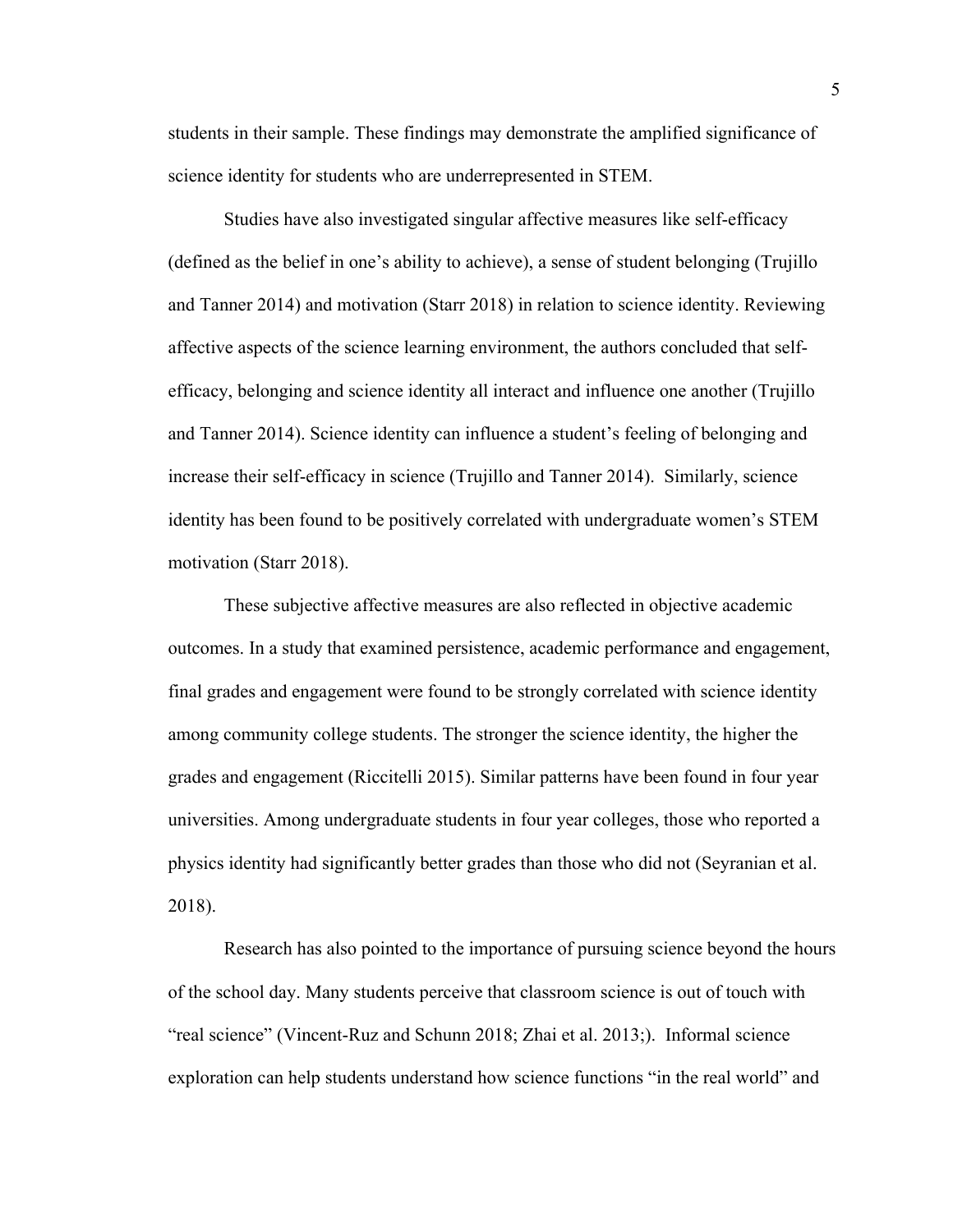discover STEM career possibilities. Out of school engagement in after school programs (Tyler-Wood 2012), museums (Chi et al. 2015) and video games (Gilliam et al. 2016) have all been shown to be effective manners of increasing and maintaining student engagement in science. These positive experiences have also been tied to science identity. A recent study found connections between science identity and "choice and home science activity participation" (Vincent-Ruz and Schunn 2018). Science identity predicted increased participation in extracurricular science learning experiences. Additionally, for girls, science identity was a stronger predictor of this additional science activity participation. Though girls in the sample reported lower science identities overall, those who did report a high science identity had higher odds of participating in extracurricular activities than boys who reported high science identity.

In addition to the broad range of outcomes that affect students in the present, research has also found direct connections between science identity and career intentions. Using the same measures of identity commitment as the present study, Merolla and Serpe found science identity among college students influenced planned and realized science career and graduate education intentions (Merolla et al. 2012). In further work using the identity theory framework, STEM identity salience had a significant effect on graduate school student matriculation, as well as college GPA (Merolla and Serpe 2013).

Similarly, among high school and college students, physics identity (measured from a sample of roughly three thousand students from 34 institutions) was found to strongly predict pursuing a career in physics (Hazari et al. 2009). Comparable results have also been found in samples of students who are generally underrepresented in STEM fields (minorities and women). A recent study which sampled 38 diverse college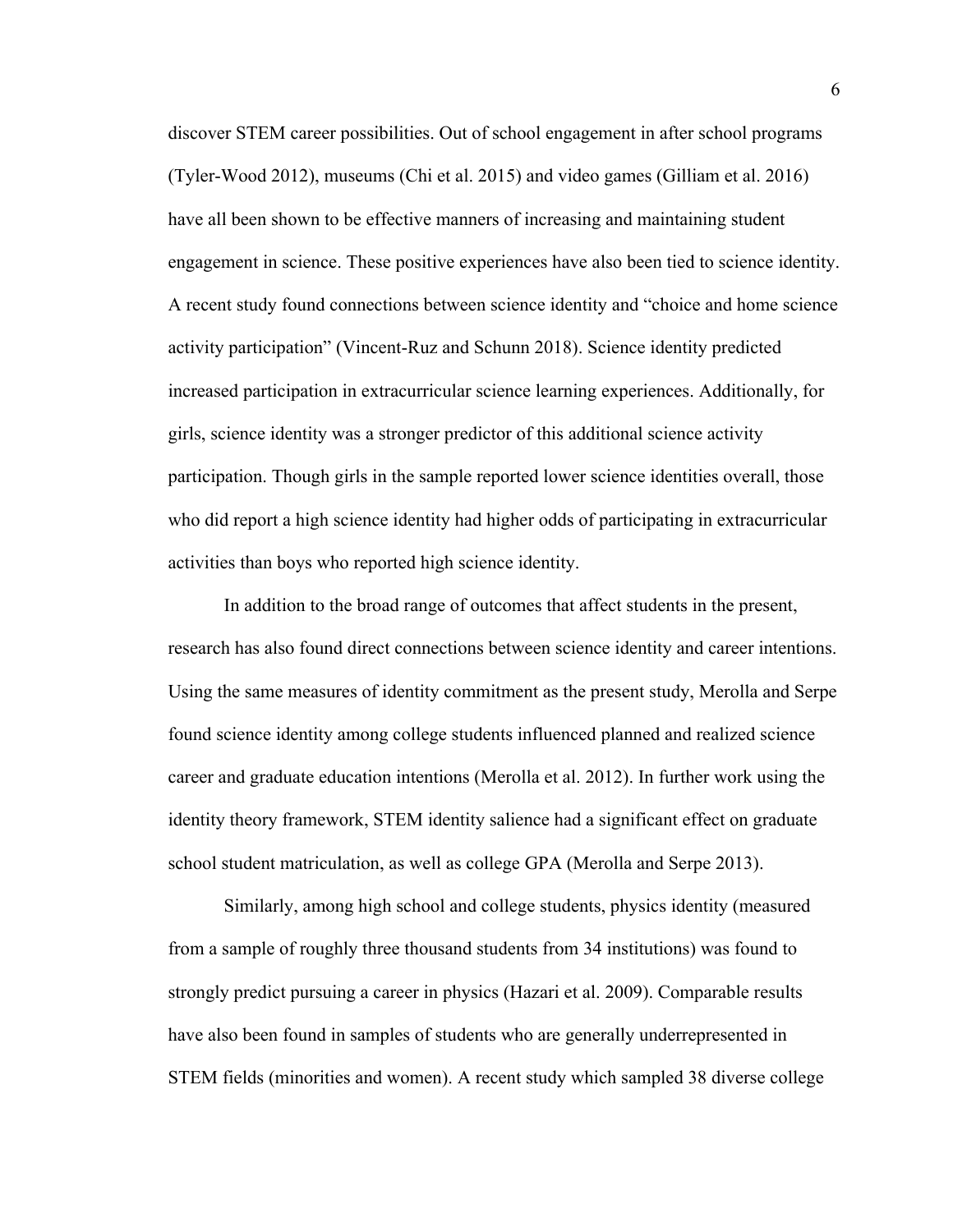campuses (including public and private schools, multicultural campuses, historically black colleges and Hispanic serving universities) found that the development of a student's science identity within the primary and secondary education systems mapped strongly on to those students entering STEM careers (Stets et al. 2017).

These combined findings illustrate the breadth of beneficial outcomes associated with science identification. The associations found in previous literature demonstrate that identifying as a science kind of person may positively impact a student's academic and emotional wellbeing in the present. Science identity can have far reaching effects on a student's motivation, extracurricular participation, academic outcomes and engagement. Additionally, science identity can help predict the achievement of science career goals in the future.

However, the majority of these findings examine students post the "dropping off" point in student science identity (in the early years of adolescence). Though examining science identity among secondary and post-secondary students is valuable, it is also essential to examine students before the gaps in science identity are fully developed. It is well documented that early adolescence is the time period that science interest falters for many students. Examinations of science identity during this crucial time period merit study. The current work seeks to further the literature by examining science identity among a younger population of middle school students.

#### *Social Networks and Identity Theory*

Social networks have substantial influence on identity formation. The social structure that surrounds a person forms a context in which identity develops, both at the micro and macro levels (Stets and Burke 2000). Identity theory argues the meanings and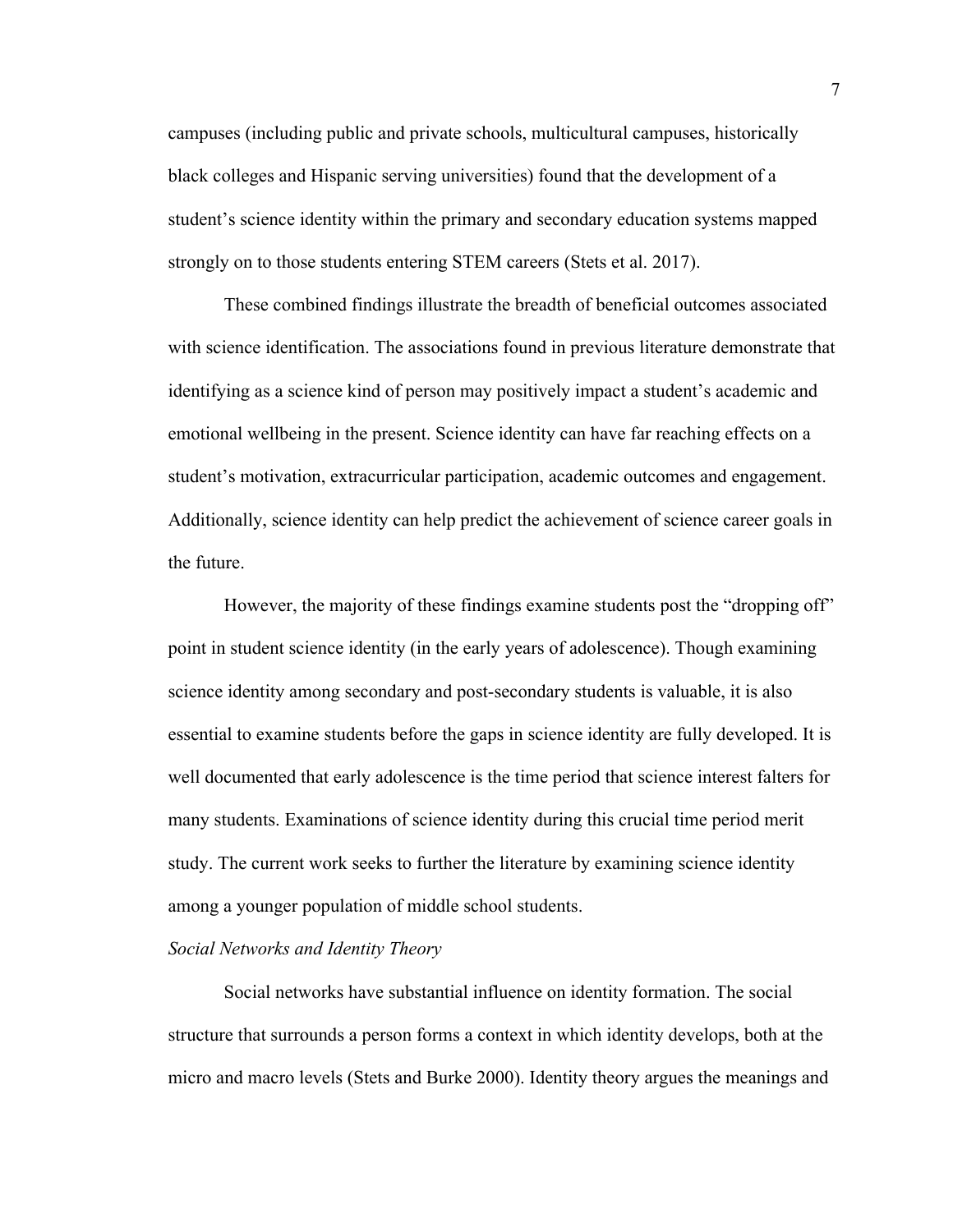expectations of a person's identity (or identities) are reinforced by the people surrounding them. Social support and interactions with others can facilitate or weaken our individual identities. For adolescents in general and students developing science identities, the approval of others may be a driving force of identity formation (Cook et al. 2007; Crosnoe et al. 2008). I investigate student's science identity recognizing that this identity cannot be separated from a social context.

Identity theory has deepened our understanding of the identity process by disambiguating several distinct concepts. Measures of the different facets of the identity process have been used to empirically demonstrate the complex interdependencies of identity and social networks. The concept I focus on in this work is "identity commitment." Stryker and Burke (2000) define identity commitment as the "degree to which persons' relationships to others in their networks depend on possessing a particular identity and role." There are generally two components to this measure of identitymeasuring both "the extent to which a person's social contacts are contingent on the enactment of the identity and how meaningful those contacts are" (Stryker 2002). Identity theory argues that both of these facets are integral to capturing how individuals give their identities meaning.

Work investigating identity commitment generally includes affective commitment (how important the identity is to the individual), as well as relational, network focused operationalizations of this term (Stets and Biga 2003; Stryker and Serpe 1994). Quantitatively, the more ties a person has to others with the same identity, it follows the greater commitment they have to maintain that identity. As put by Stryker "to the degree that one's relationships to specified sets of other person depend on being a particular kind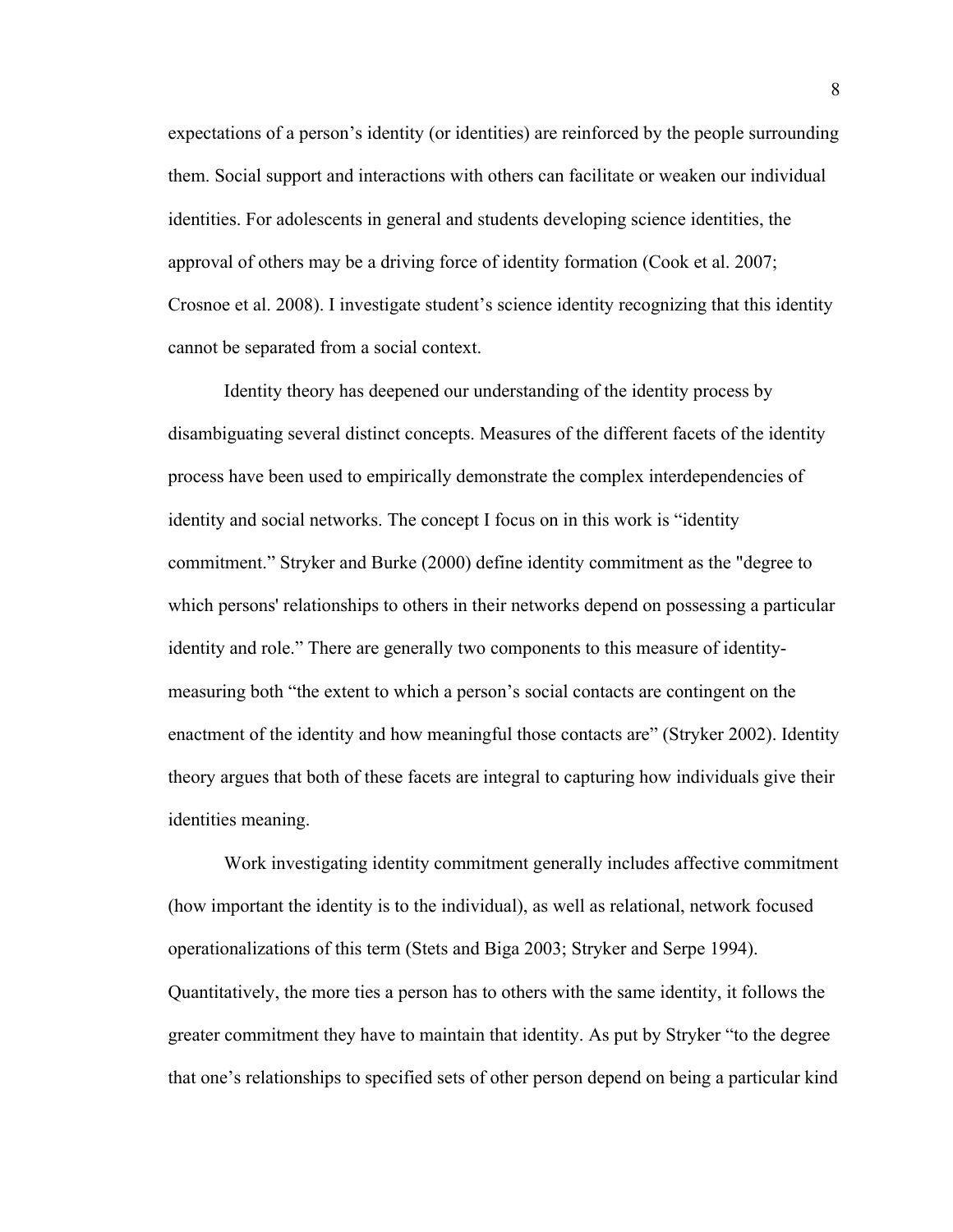of person, one is committed to being that kind of person" (1980, p. 60-61). In this work, I investigate students' social networks as environments in which science identity may be encouraged or rebuffed. I employ both relational and affective operationalizations of commitment to demonstrate the social network's influence on personal identity.

This research has some precedents, though few explicitly use identity commitment as a measure. Previous work has found that relational factors influence science identity (Lee 2002). This research validated the positive relationship between the number of SME (science, math and engineering) network ties and personal identification with SME. Investigating the experiences of students within the context of science related summer programs, Lee (2002) found that the more relationships a student had premised around the SME "role", the higher the self-identification with SME and reported behaviors connected to SME. I seek to continue this line of research by exploring both the relational and affective aspects of network ties to science identity in my analysis. These commitment measures can help us understand what factors lead to reporting a stronger science identity.

#### **Methods**

#### *Data*

I use two waves of data from the Science Identity Study (SIS). The main purpose of the study was to understand the factors that contribute to engagement with science in middle school. The study collected data from 6th, 7th, and 8th grade students of a midsized Midwestern city from 2013 to 2014. Prior to asking students to participate, Institutional Review Board (IRB) approval was obtained for the study. This data set comes from a school with relatively high poverty rates (78% of the students receive free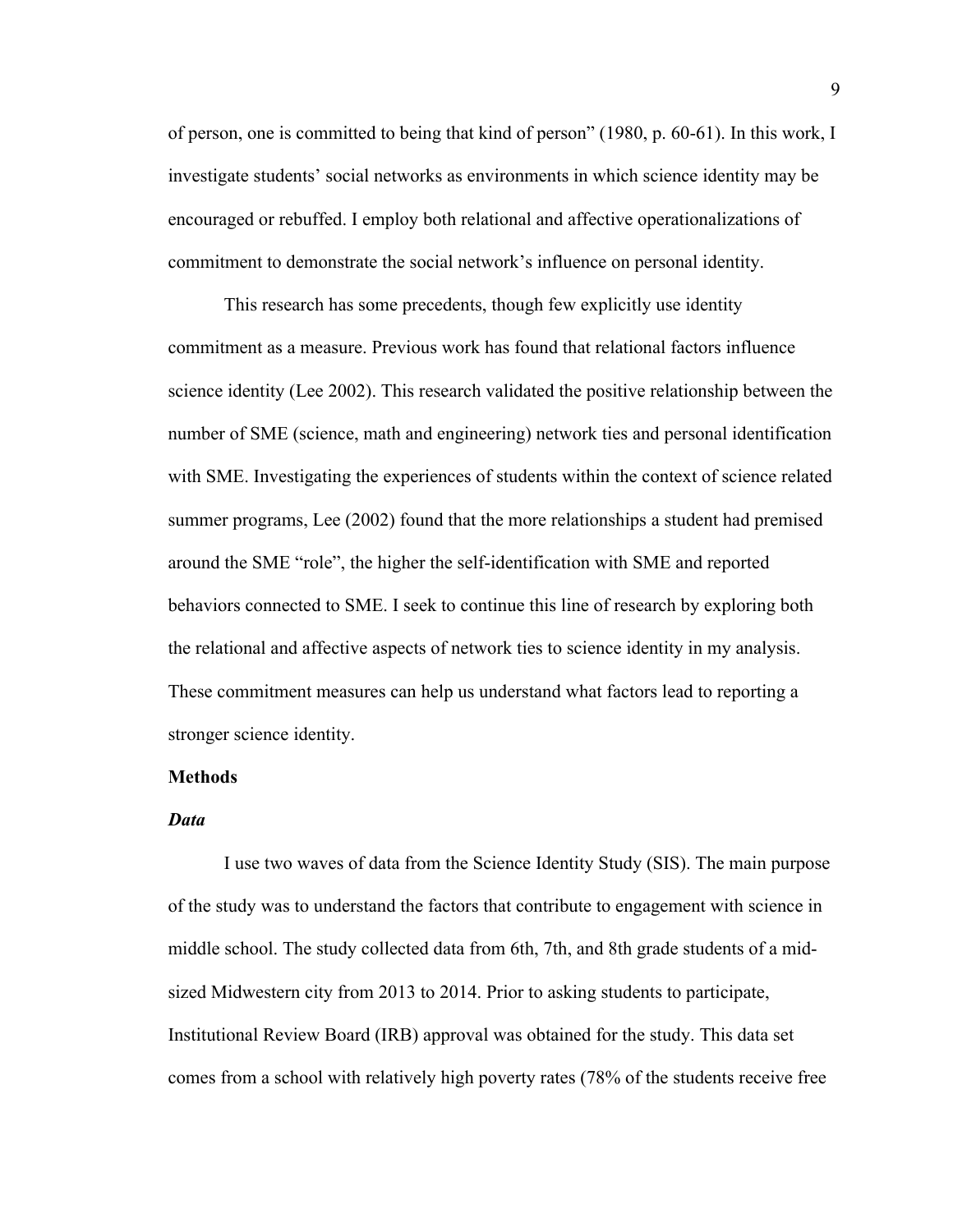and reduced lunch), and the school is also ethnically diverse (69.6% of the sample identify as part of a racial/ethnic minority group). All students enrolled in science classes (615 of 663 total students) were asked to participate.

Parents were given a form, distributed in several languages (English, Spanish, Vietnamese, and Arabic). Students who returned this form were able to participate. The waves were collected in the winter and spring the school year. In wave one, the final participation rate was 72%, yielding a sample of 444 students, with 232 girls and 212 boys. About a third of the sample was White (30.1%), roughly a quarter Latino (24.49%) and around a fifth was Black (20.83%). Middle Eastern (7.19%), Asian (6.81%), Other (5.18%) and Native American (5.30%) students made up the rest of the sample. Between waves, the sample size dropped from 444 to 408. Using logistic regression, I found that this attrition (n=36) did not result in a wave two sample that was significantly different from the wave one sample on the variables of interest.

Students were asked a variety of questions about their engagement with science, including measures of science perceptions (e.g. "How much, if at all, do you think science helps people?" and "How much fun do you think a scientist has at work?"), attendance and participation in science related activities, and science identity measures. In the first two waves students were also asked to report network measures. Students were able to nominate up to 14 friends to create personal ego networks. After this, they were asked whether they discussed science with each friend they listed. To conduct analysis, I operationalized measures of identity commitment using measures from both the network and survey portions of the study.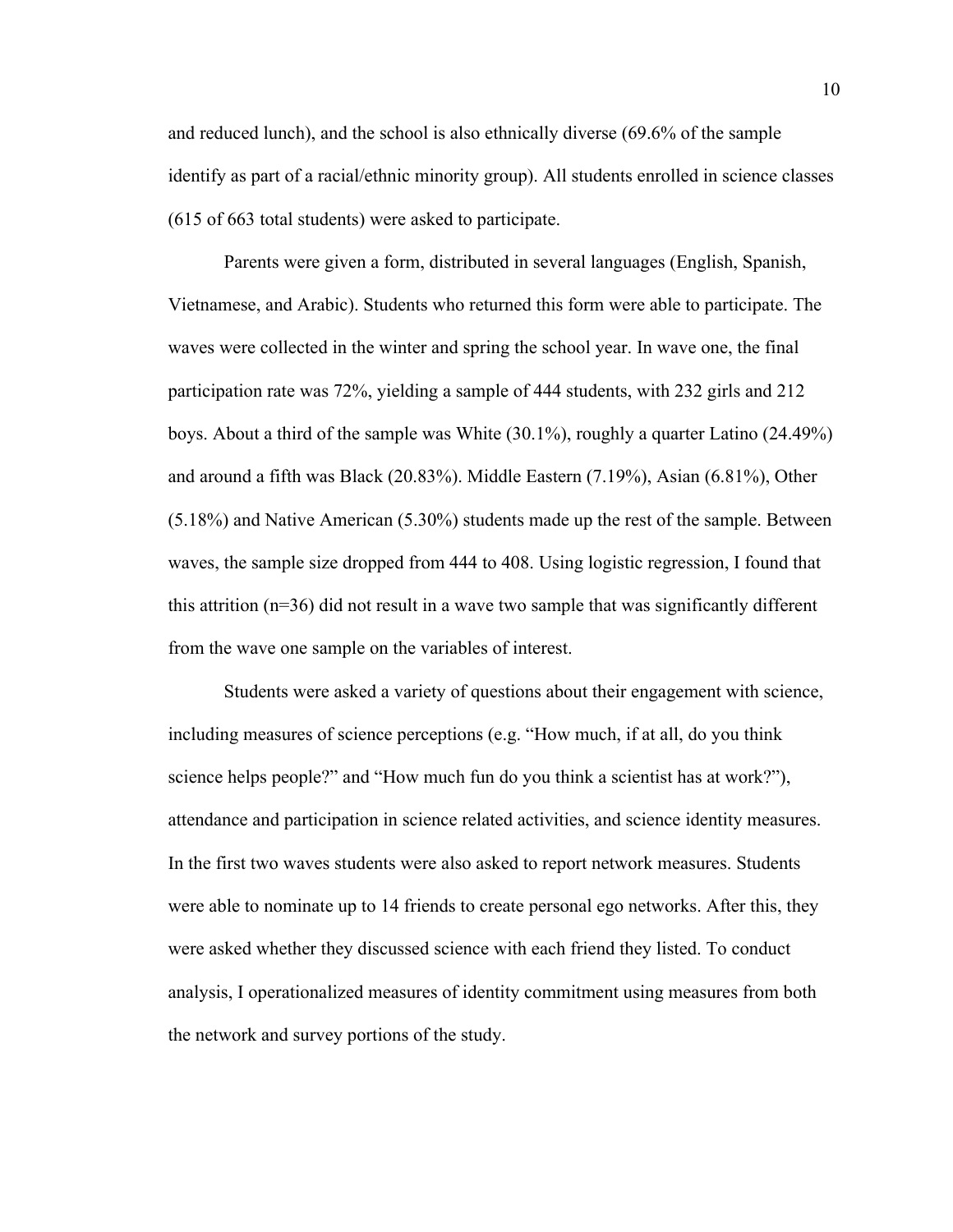#### *Measures*

#### *Affective Commitment*

To capture the affective aspects of identity commitment for the individual, I used the question "How much do you like science?" with answer choices "I like it a lot" "I like it some" "I like it a little" "I don't like it at all." This is referred to as *personal affective commitment*. I examined the respondent's perception of their *friends' affective commitment* with a similar question ("How much do your friends like science?" with response choices of "A lot", "Some", "A little", and "Not at all"). Both measures were reverse coded, so that higher scores indicated liking science more. For some analysis, these questions were dichotomized into "Low" (for those who responded "A little," and "Not at all") and "High" (comprised of "A lot" and "Some") affective commitment.

#### *Relational Commitment*

I operationalized relational identity commitment using friendship nominations and a relationship interpreter that asked the respondents whether or not they talked about science with each of the youths they nominated as friends. I use a binomial measure for whether the student talked to any friends about science (1 for yes, 0 for no). *Science Identity*

Science identity is my dependent variable. Science identity is an ordinal variable, captured by the question "How much do you think you are a science kind of person?" The question was asked in both waves of data. Students were provided 4 answer choices, "Totally," "Somewhat," "A little," "Not at all." The variable was recoded so that the higher numbers correlated with higher ratings of science identification. There is also a binary measure of identity. In this variable, those who report high science identification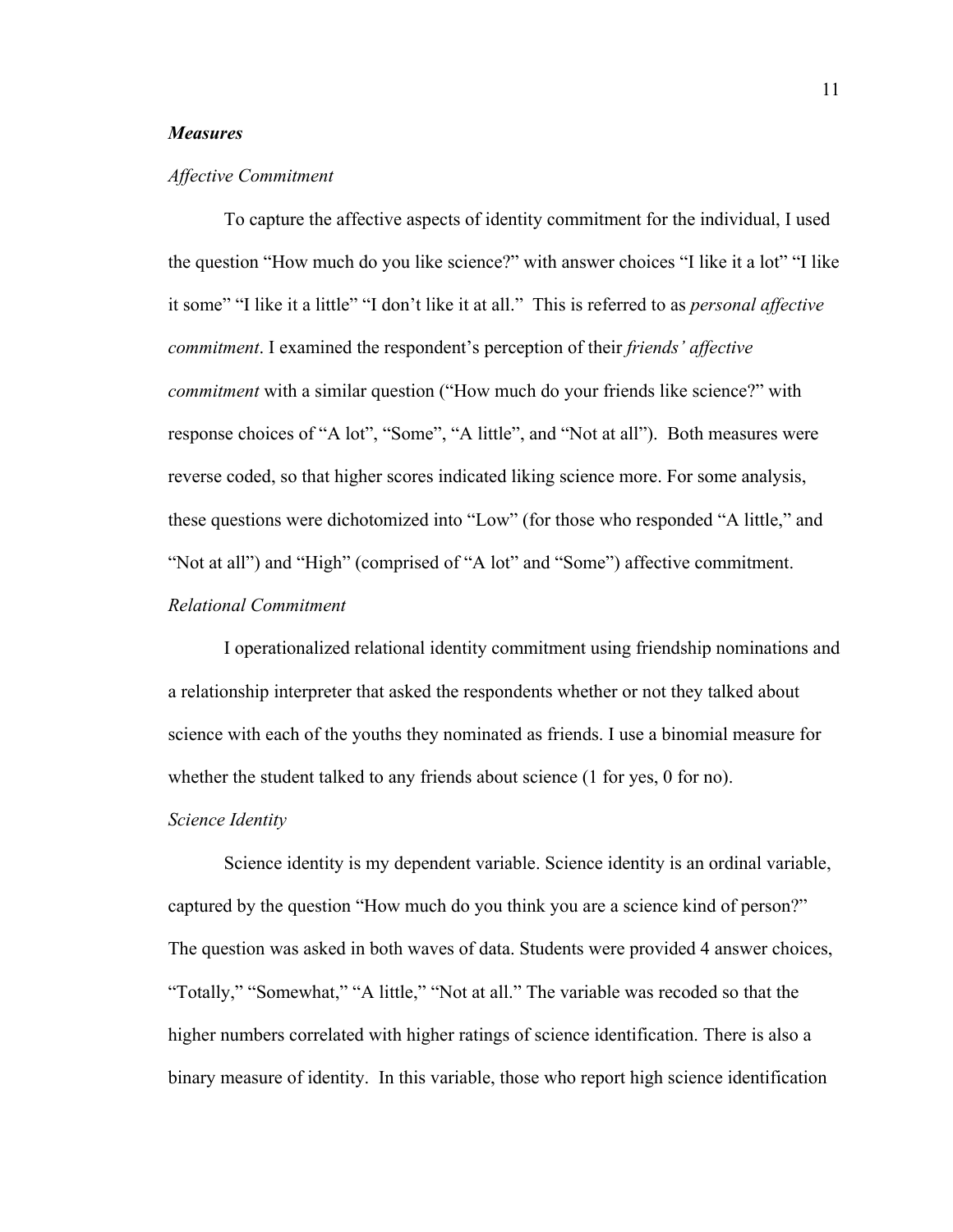(being "Totally" a science kind of person) in either wave are coded as 1. The remaining scores are coded as 0.

#### *Controls*

The demographic controls within this study include gender and race. Gender is a binary variable with categories of "Male" and "Female". Race was originally a seven category variable, including answer choices of "White", "Latino", "Middle Eastern", "Black", "Asian", "Native American" and "Other". For analysis, these designations were collapsed into four categories, "White", "Hispanic", "Black" and "Other". Due to the existing literature surrounding the "ideal type" of a scientist, white is used as the reference category in the models presented (Shapiro and Williams 2012; Starr 2018; Tao and Alberta 2018; Wonch Hill et al. 2017). Descriptive statistics for these variables can be found in Appendix A (see Table 1).

#### *Hypotheses*

Based on identity theory, the following hypotheses reflect the expected relationships between both affective and relational commitment measures with science identity. Additionally, I explore changes between waves.

*Affective Commitment* 

*H1:* There will be a positive association between *personal affective commitment* and *Science Identity*.

*H2:* There will be a positive association between *perception of friends' affective commitment* and *Science Identity*.

*H3: Affective commitment* will be positively associated with *Science Identity* over time.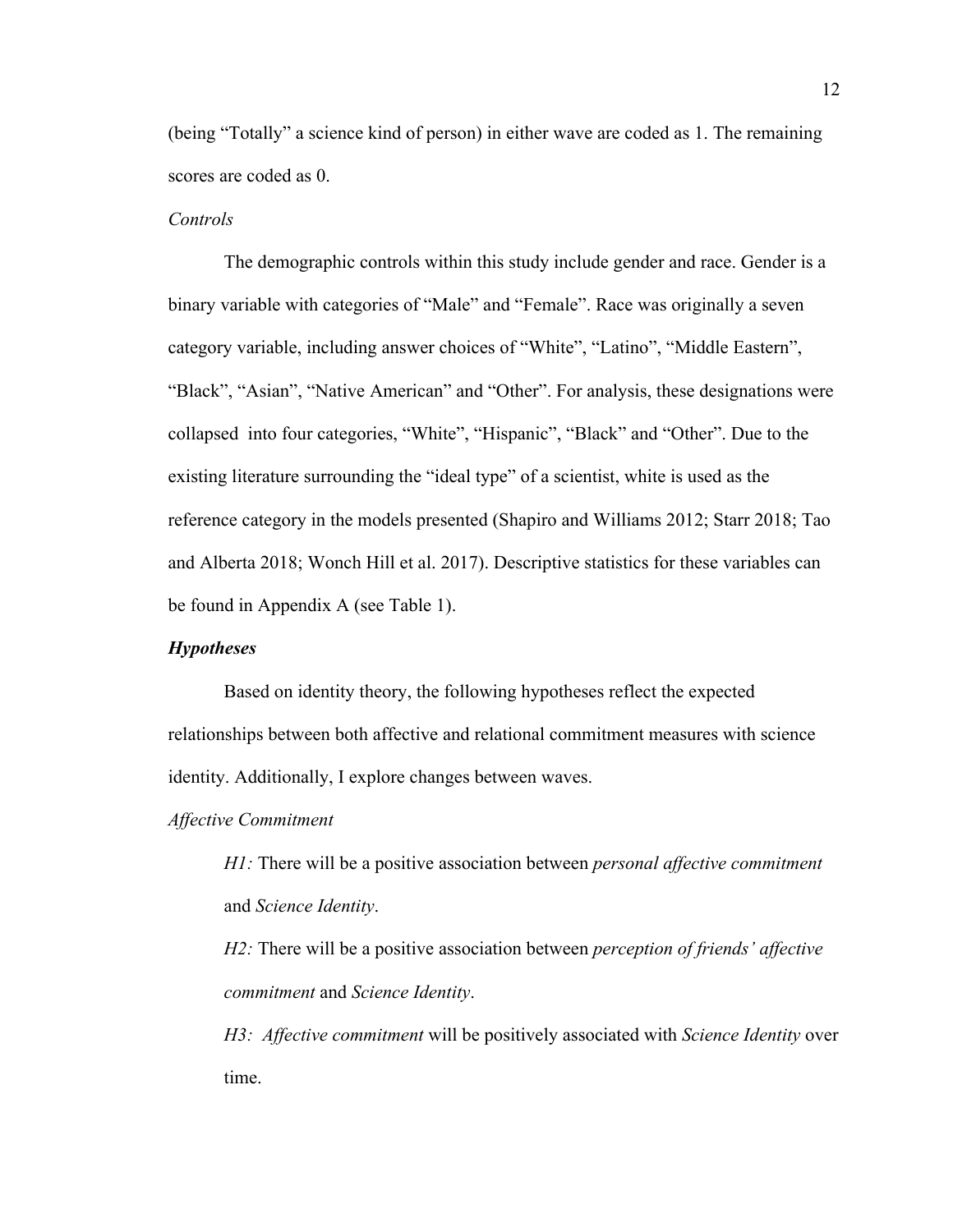#### *Relational Commitment*

*H4:* Talking to friends about science (*relational commitment)* will be positively associated with *Science Identity*.

*H5:* Talking to friends about science *(relational commitment)* in the fall will be positively associated with *Science Identity* in the spring.

#### **Analysis**

To explore the initial associations between my measures of commitment and science identity, I employed a series of binomial logistic regressions. These models utilize the binary measure of science identity ("totally" identifying as a science kind of person) to examine commitment's associations with high science identification. This method of analysis is appropriate for the categorical, binary nature of the variable.

#### *Affective Commitment*

Results for Hypothesis 1 (presented in Table 2) support the proponents of identity theory. The baseline models find a significant relationship between individual affective commitment and a higher science identity (Table 2, Model 1). Students who report liking science are significantly more likely to report high science identities. I also conducted models with race and gender, to explore the effects of these variables, which are added in the subsequent models (Table 2: Models 2 and 3). The strong positive association between personal affective commitment and science identity remains when these controls are added.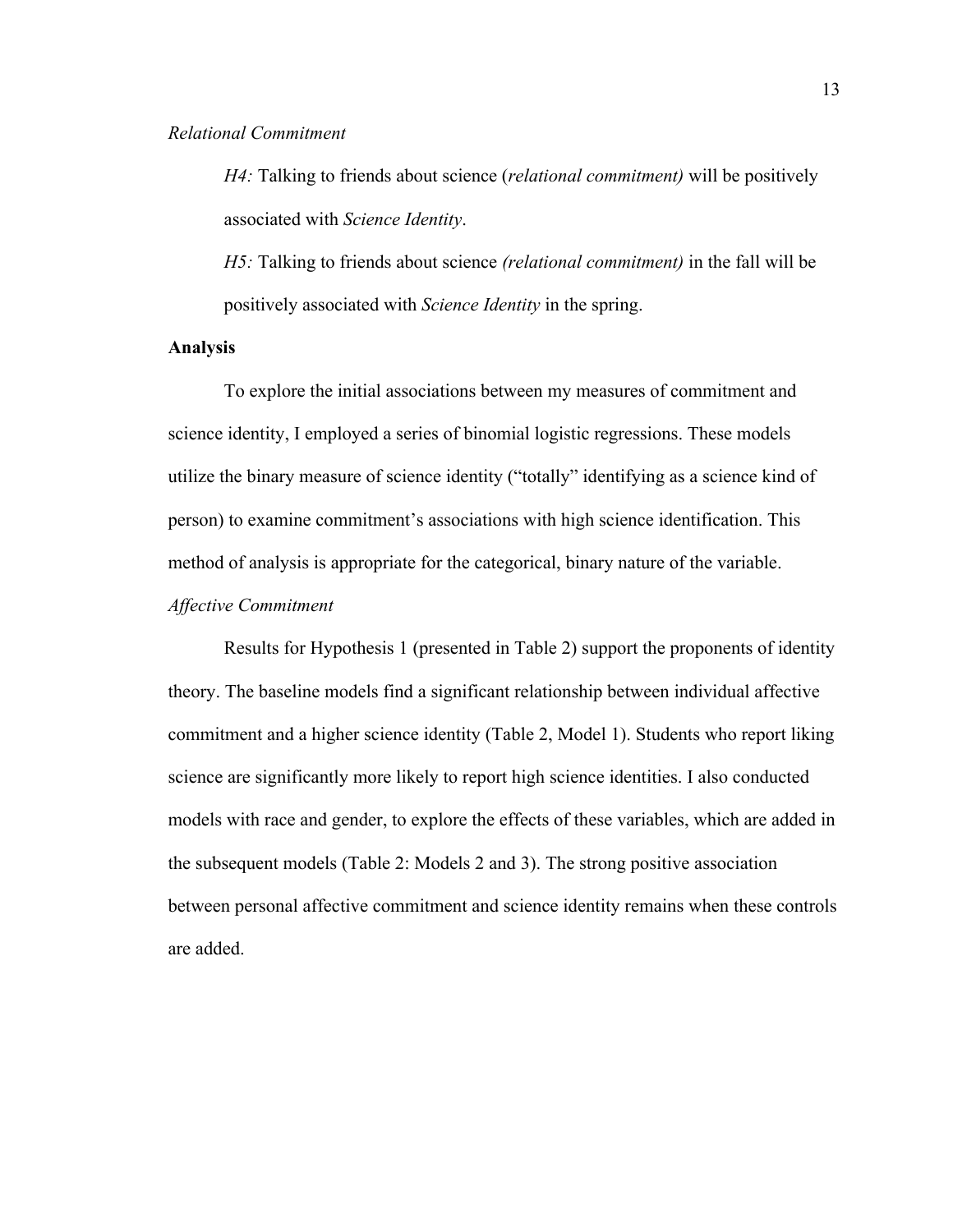|                                                   | (Model 1)           | (Model 2)           | (Model 3)                                         |
|---------------------------------------------------|---------------------|---------------------|---------------------------------------------------|
| Personal<br><b>Affective</b><br><b>Commitment</b> | 9.590***<br>(4.118) | 9.529***<br>(4.116) | 9.860***<br>(4.287)                               |
| Gender<br>(Male)                                  |                     | 1.740<br>(.539)     |                                                   |
| Race (White)<br>Hispanic                          |                     |                     | .512<br>(.219)                                    |
| Black                                             |                     |                     | .409<br>(.201)                                    |
| Other                                             |                     |                     | .973<br>(.382)                                    |
| Constant                                          | .000<br>(.000)      | .000<br>(.000)      | .000<br>(.000)                                    |
| N                                                 | 385                 | 385                 | 385                                               |
| <b>AIC</b>                                        | 274.663             | 273.410             | 267.794                                           |
| F                                                 | 55.69***            | 58.94***            | 59.33**                                           |
| *P<.05; **P<.01; ***P<.001                        |                     |                     | <b>Note:</b> Standard errors given in parentheses |

**Table 2.** The relationship between High Science Identity and Personal Affective Commitment and Controls (Odds Ratios)

Table 3 shows the analysis of hypothesis two, regarding friend's affective commitment and science identity. Consistent with my second hypothesis, perceptions of friend's affective commitment are also positively correlated with science identity, though to a lesser extent (see Table 3). After exploring the baseline correlation I added control variables in models 2 and 3. When gender is added to models of perceived friend's commitment, the association between commitment and identity is weakened. I did not find significant differences in race in this association.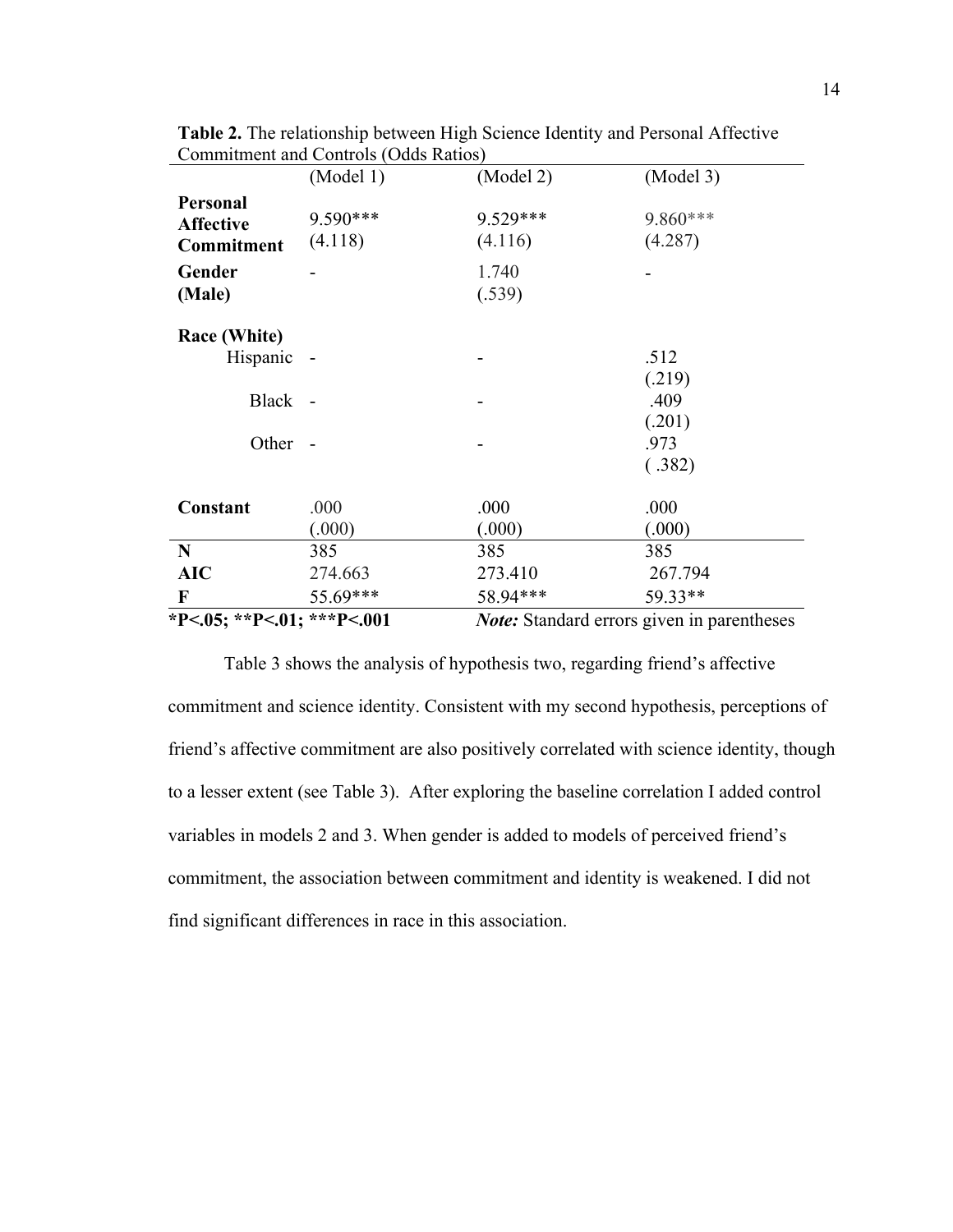|                  | (Model 1)                                            | (Model 2)      | (Model 3)                                         |
|------------------|------------------------------------------------------|----------------|---------------------------------------------------|
| Friend's         |                                                      |                |                                                   |
| <b>Affective</b> | $1.578*$                                             | $1.473\dagger$ | 1.529*                                            |
| Commitment       | (.329)                                               | (.307)         | (.331)                                            |
| Gender           |                                                      |                |                                                   |
| (Male)           |                                                      | $1.773\dagger$ |                                                   |
|                  |                                                      | (.524)         |                                                   |
| Race (White)     |                                                      |                |                                                   |
| <b>Hispanic</b>  |                                                      |                | .635                                              |
| Black -          |                                                      |                | (.257)<br>.498                                    |
| <b>Other</b>     | $\sim$                                               |                | (.233)<br>1.064<br>(.387)                         |
| Constant         | .050                                                 | .025           | .031                                              |
|                  | (.031)                                               | (.018)         | (.022)                                            |
| N                | 385                                                  | 385            | 385                                               |
| <b>AIC</b>       | 325.252                                              | 323.438        | 318.038                                           |
| $\mathbf F$      | $5.10*$                                              | $8.91*$        | $6.90*$                                           |
|                  | $\dagger P < 0.1$ ; * P<.05; * * P<.01; * * * P<.001 |                | <b>Note:</b> Standard errors given in parentheses |

**Table 3.** The relationship between High Science Identity and Perceived Friend's Affective Commitment and Controls (Odds Ratios)

To assess if affective commitment in wave one was associated with subsequent science identity (Hypothesis 3), I employed ordinal logistic regressions. When examining this association, I wanted to capture the full range of student answer choices (not just those of students who identified as "totally" science kinds of people). In these models, the dependent variable (wave two science identity) is an ordered categorical variable. As mentioned in the methods section, science identity is comprised of the question "How much do you see yourself as a science kind of person?" The possible answer choices of this variable include "Not at all", "A little", "Somewhat", and "Totally". Thus, this regression format is appropriate. A Brant test confirmed that the data comply with the proportional odds assumption (Long and Freese 2014),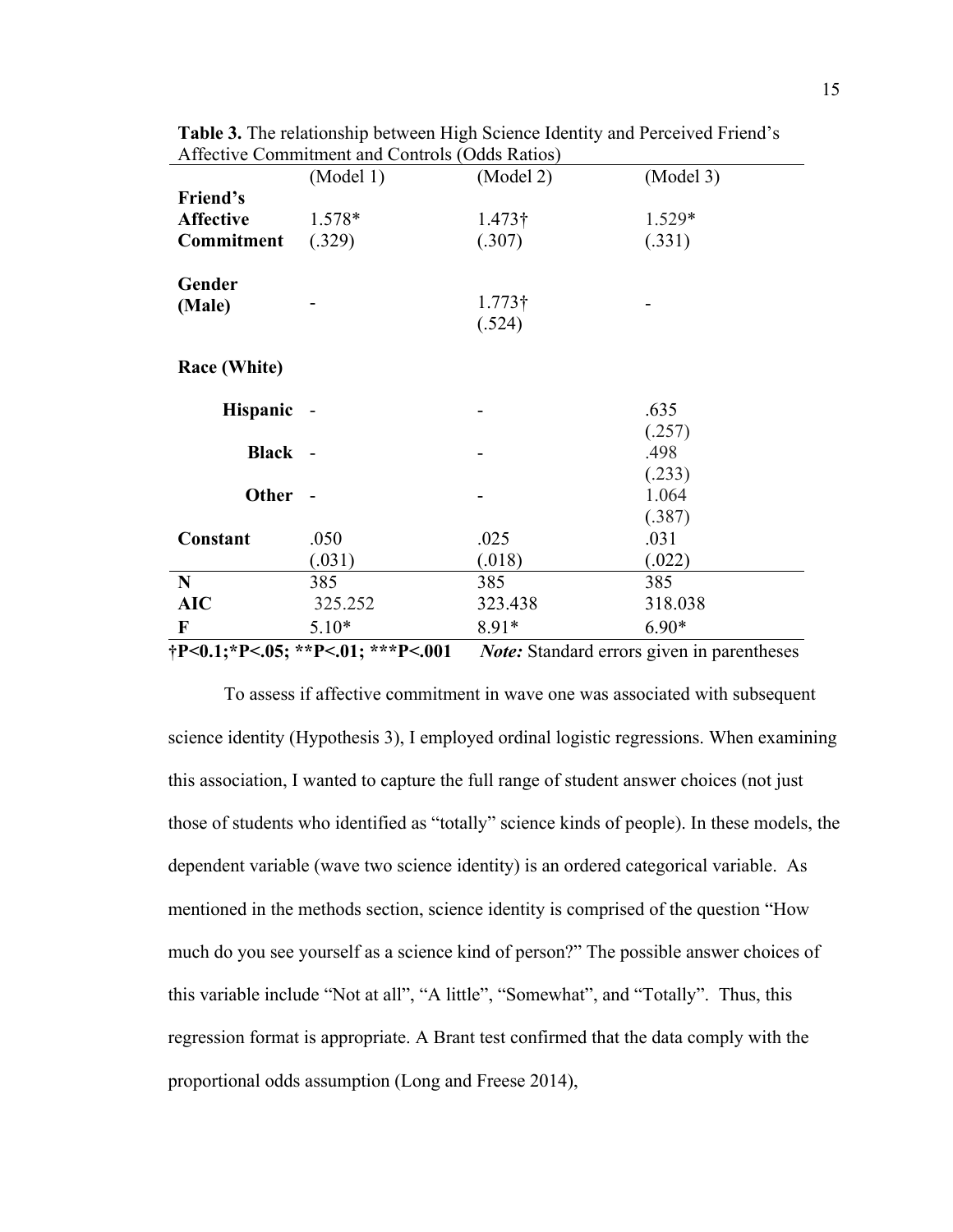These ordinal models use a lagged dependent variable (LDV) to explore the correlation of wave one commitment variables and later Science Identity. In the following analysis, these commitment measures are used to predict the outcome variable of wave 2 Science Identity, controlling for the baseline of Science Identity in wave 1. Due to the usage of a LDV in the following models, this analysis is subject to some of the limitations of lagged dependent variable analysis (Johnson 2005). Correlated error terms and shared covariance among independent variables may bias estimates (Johnson 2005).

However, there are some strengths to LDV models. These models can be employed with only two waves of longitudinal data. Though the present data set collected 4 waves of data, only 2 include complete network data. For this reason, LDV analysis is appropriate. Additionally, because the dependent variable follows the independent variables, casual time ordering is established. Theoretically, there is also a strong reason to believe that science identity in the spring is in part a function of science identity reported earlier in the school year. This is why the consideration of wave one identity in the form of a LDV is warranted.

Table 4 shows the results of these regressions, stepping in controls for each model. In support of my third hypothesis, I find that perceived affective commitment of friends significantly increases the odds of reporting higher science identity over time. For each increase in friend's affective commitment (for example, from "Some" to "A lot"), the odds of increasing to the next category of science identity increase by a factor of 2.446 (all else constant). This association persists when adjusting for science identity at the previous wave. I did not find significant effects of race and gender.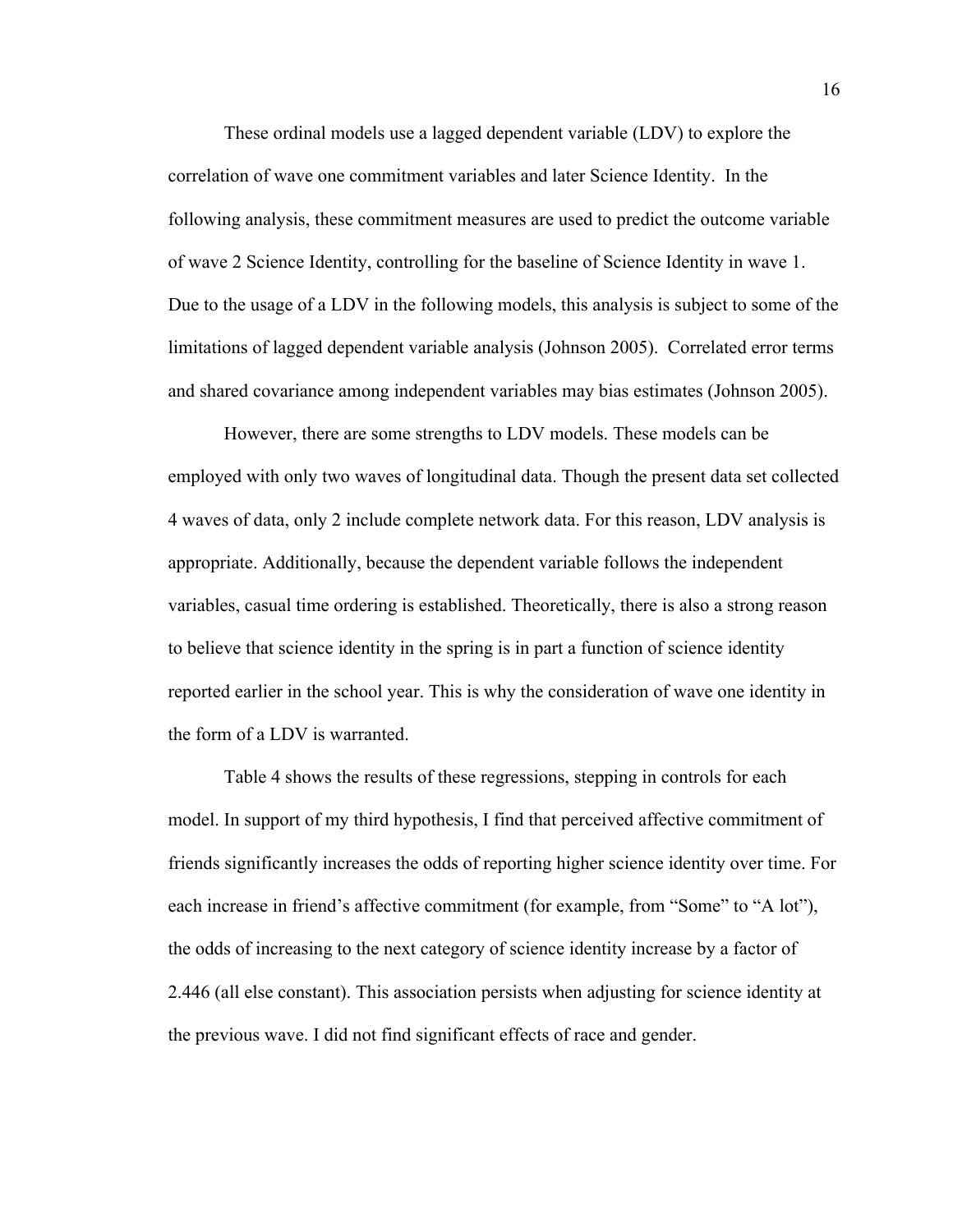|                                         |                                                   | $(Model 1)$ $(Model 2)$ | (Model 3)            | (Model 4)                |
|-----------------------------------------|---------------------------------------------------|-------------------------|----------------------|--------------------------|
| <b>Friend's Affective</b><br>Commitment | 2.446***<br>(.497)                                | $1.697**$<br>(.365)     | $1.683**$<br>(.364)  | $1.450**$<br>(.210)      |
| <b>Science Identity</b><br>(Wave 1)     |                                                   | 2.864***<br>(.269)      | $2.852***$<br>(.268) | 5.369***<br>(.799)       |
| Gender                                  |                                                   |                         | 1.083<br>(.217)      |                          |
| Race (White)<br><b>Hispanic</b>         |                                                   |                         |                      | .927                     |
| <b>Black</b>                            |                                                   |                         |                      | (.250)<br>.710<br>(.204) |
| <b>Other</b>                            |                                                   |                         |                      | .730<br>(.196)           |
| N                                       | 379                                               | 379                     | 379                  | 379                      |
| <b>AIC</b>                              | 983.325                                           | 831.444                 | 833.384              | 816.881                  |
| F                                       | 19.81***                                          | $170.31***$             | $170.47***$          | 171.94***                |
| *P<.05; **P<.01; ***P<.001              | <b>Note:</b> Standard errors given in parentheses |                         |                      |                          |

**Table 4.** Coefficients for Ordinal Regression predicting Wave 2 Science Identity by Friend's Affective Commitment and Controls (Odds Ratios)

Due to the inherent complexity in interpretation of ordinal logistic regression, I also examined this relationship in terms of probabilities. As perceived friend's commitment increases, the probabilities of reporting the two lowest categories of science identity ("not at all" a science kind of person or "a little") decrease. Correspondingly, as perceived friend commitment increases, so does the probability of a student reporting the two highest categories of science identity (identifying as "somewhat" or "totally" a science kind of person). Figures 1 and 2 show these probabilities in more categorical detail.

This analysis uses the dichotomized measure of friend's affective commitment and predicts the probability of students choosing each category of science identity in wave two. This simplification clarifies the illustration and is substantively similar to what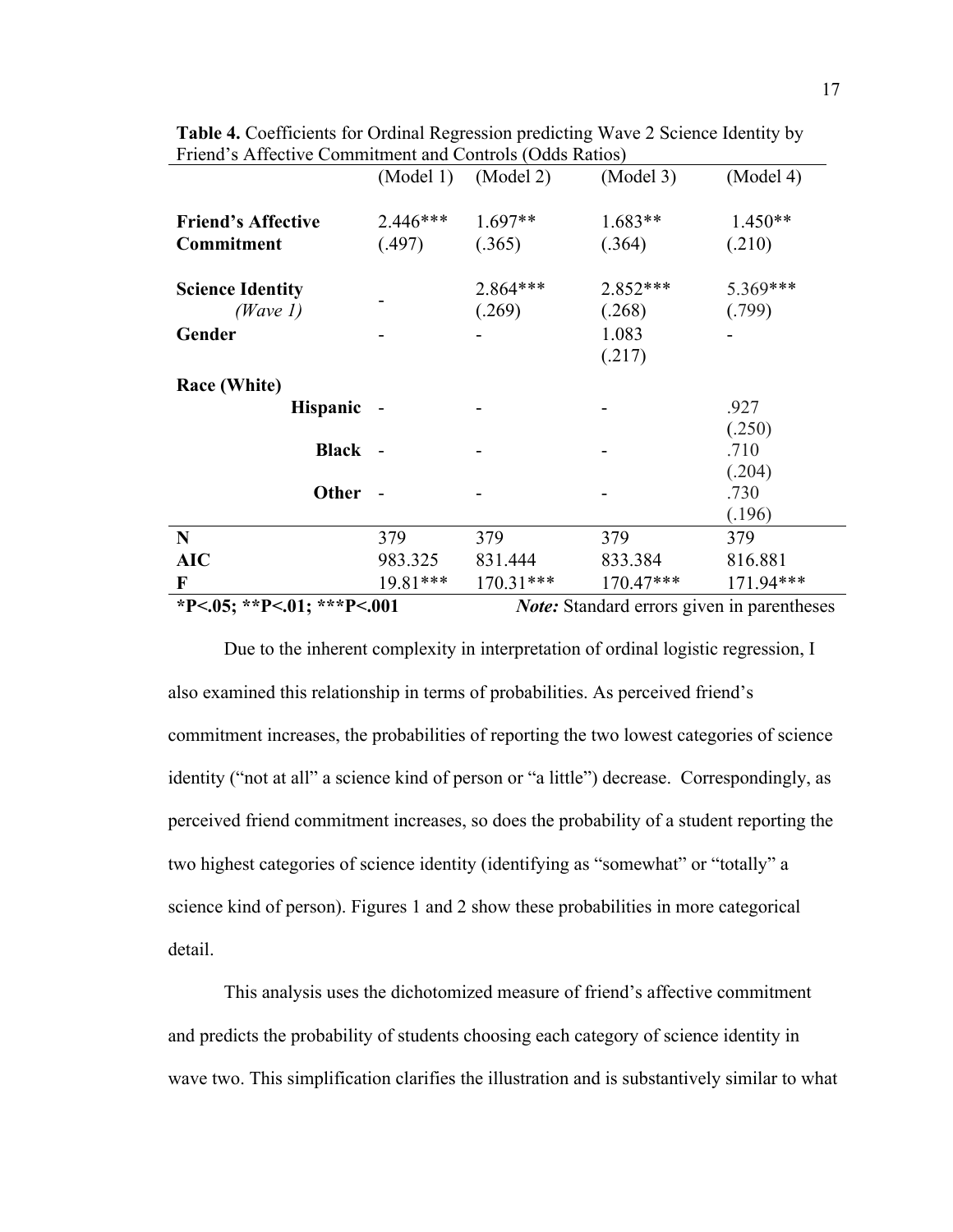would be seen with the full range of values. Figure 1 shows probabilities for students who *do* talk to friends about science (see Appendix B for those who do not). Compared to students who report low perceived support from friends, students who perceive high support have almost double the probability of reporting the two highest categories of science identity. The probabilities shown in Figures 1-3 were predicted from the ordinal regression shown in Table 5. Appendix B contains descriptive statistics and additional information on probabilities.

**Table 5.** Coefficients for Ordinal Regression predicting Wave 2 Science Identity by Relational and Affective Commitment (Odds Ratios)

| *P<.05; **P<.01; ***P<.001   | Note: Standard errors given in parentheses |
|------------------------------|--------------------------------------------|
| F                            | $177.37***$                                |
| AIC                          | 827.592                                    |
| N                            | 379                                        |
| (Wave 1)                     | (.260)                                     |
| <b>Science Identity</b>      | $2.711***$                                 |
|                              | (.352)                                     |
| <b>Affective Commitment</b>  | $1.635**$                                  |
| <b>Relational Commitment</b> | $1.743**$<br>(.366)                        |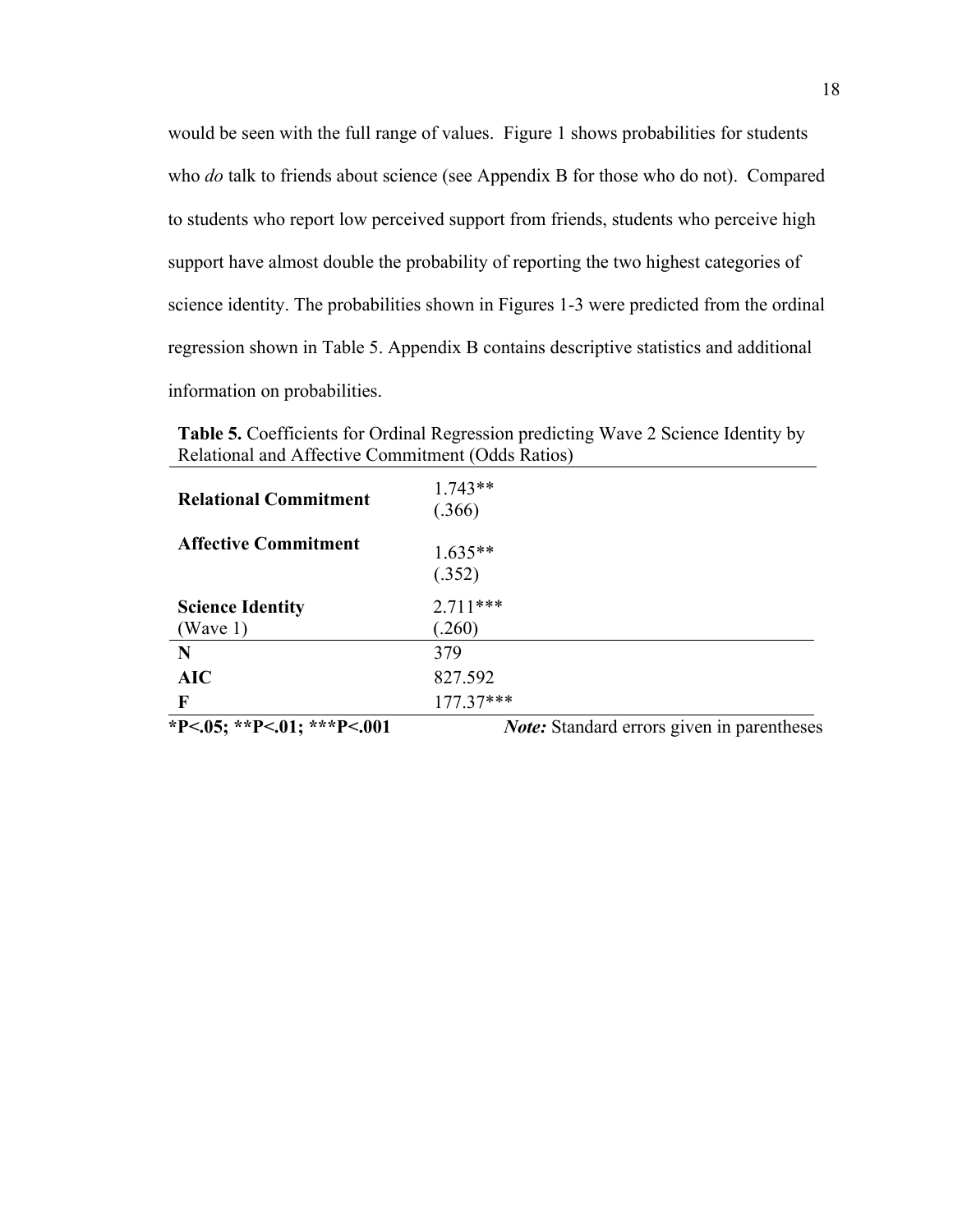

**Figure 1**. Probability of Wave 2 Science Identity (varying Friend's Affective Commitment)

**Reported Category of Science Identity in Wave 2**

#### *Relational Commitment*

As with Affective Commitment, results for Hypothesis 4 (*Talking to friends about science, relational commitment, will be positively associated with Science Identity*) are calculated using the dichotomized measure of Science Identity. Table 6 shows the models for Hypothesis 4. I find strong support for this hypothesis. Students who talk to their friends about science are more likely to report "totally" being a science kind of person. Gender is also significant. Compared to girls, boys are more likely to report "totally" identifying as science kinds of people. The indicator for race/ethnicity has a fairly large coefficient but the p-value does not reach the conventional significance cut off of .05. These findings are consistent with existing literature. (Shapiro and Williams 2012; Starr 2018; Tao and Alberta 2018)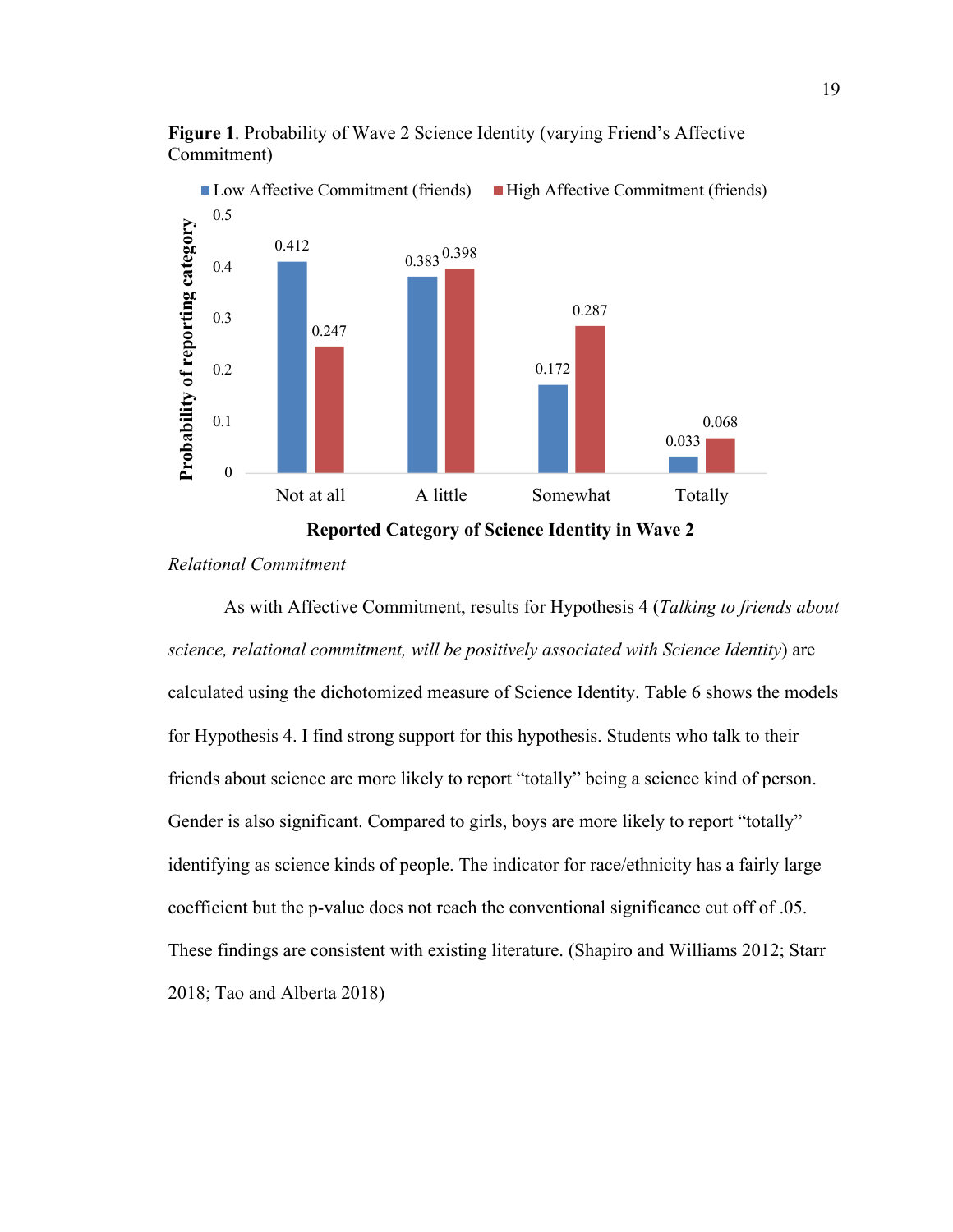| $\frac{1}{2}$                | (Model 1)            | (Model 2)            | (Model 3)             |
|------------------------------|----------------------|----------------------|-----------------------|
| <b>Relational Commitment</b> | $2.859***$<br>(.872) | $3.028***$<br>(.935) | $3.190***$<br>(1.017) |
| <b>Gender (Male)</b>         |                      | $2.101**$<br>(.625)  |                       |
| Race (White)                 |                      |                      |                       |
| Hispanic -                   |                      |                      | .552<br>(.226)        |
| Black -                      |                      |                      | .415<br>(.196)        |
| Other                        |                      |                      | .931<br>(.345)        |
| Constant                     | $.0978***$<br>(.024) | $.0305***$<br>(.017) | $.037***$<br>(.021)   |
| N                            | 385                  | 385                  | 385                   |
| <b>AIC</b>                   | 317.578              | 313.167              | 307.521               |
| F                            | $12.77***$           | 19.18***             | $16.07***$            |

**Table 6.** The relationship between High Science Identity and Relational Commitment with Controls (Odds Ratios)

**†P<0.1;\*P<.05; \*\*P<.01; \*\*\*P<.001** *Note:* Standard errors given in parentheses

To assess Hypothesis 5 (Talking to friends about science, relational commitment, in the fall will be positively associated with science identity in the spring), I use the ordinal, four category variable of wave 2 science identity as my dependent variable. Similar to the models of affective commitment, I employ ordinal logistic regressions for this analysis, adding in controls for each model. Results are presented in Table 7.

I find support for this hypothesis. Talking to friends about science in wave one is positively associated with subsequent science identity. Higher relational commitment is associated with an increase in the odds of reporting a higher science identity by a factor of 3.242 (all else constant). This association remains significant when controlling for race and gender, as well as when adjusting initial science identity. Race and gender were not found to have significant effects in these models.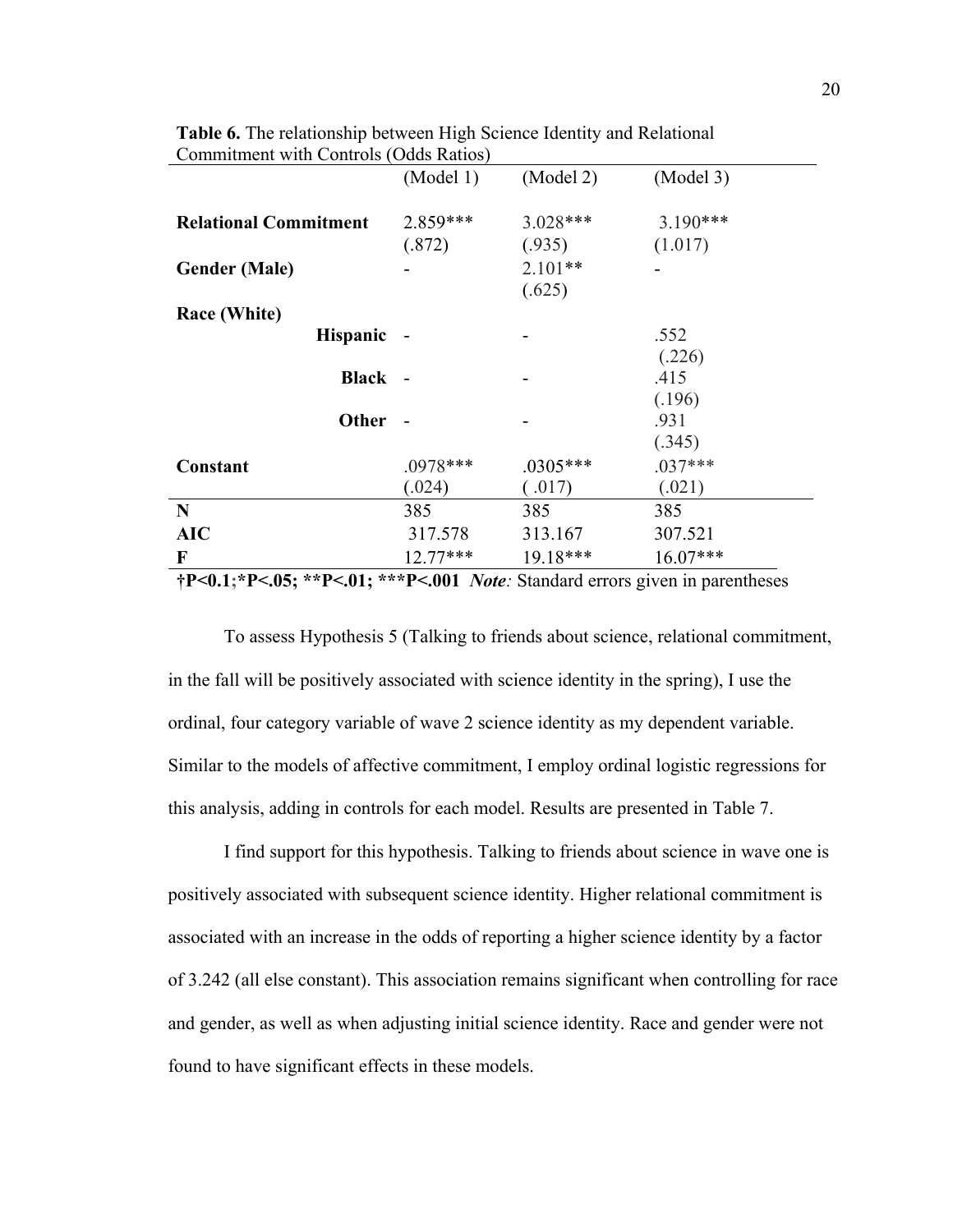|                                                                                 | (Model 1)            | (Model 2)          | (Model 3)            | (Model 4)            |
|---------------------------------------------------------------------------------|----------------------|--------------------|----------------------|----------------------|
| <b>Relational</b><br>Commitment                                                 | $3.242***$<br>(.636) | 1.797**<br>(.376)  | 1.837**<br>(.387)    | 1.832**<br>(.386)    |
| <b>Science Identity</b><br>(Wave 1)                                             |                      | 2.784***<br>(.267) | $2.745***$<br>(.265) | $2.750***$<br>(.263) |
| Gender                                                                          |                      |                    | 1.212<br>(.244)      |                      |
| Race (White)                                                                    |                      |                    |                      |                      |
| <b>Hispanic</b>                                                                 |                      |                    |                      | .802<br>(.215)       |
| <b>Black</b>                                                                    |                      |                    |                      | .606<br>(.174)       |
| Other                                                                           |                      |                    |                      | .664<br>(.178)       |
| N                                                                               | 379                  | 379                | 379                  | 379                  |
| <b>AIC</b>                                                                      | 974.71               | 833.406            | 834.471              | 815.204              |
| F                                                                               | 37.47***             | $172.13***$        | $173.04***$          | 175.67***            |
| *P<.05; **P<.01; ***P<.001<br><b>Note:</b> Standard errors given in parentheses |                      |                    |                      |                      |

**Table 7.** Coefficients for Ordinal Regression predicting Wave 2 Science Identity by Relational Commitment and Controls (Odds Ratios)

Talking to friends about science is associated with decreases in the probability of reporting "Not at all" or "A little" as wave two science identity and increases in the probability of reporting "Somewhat" or "Totally" as science identity. Figure 2 shows these probabilities in detail. On average, students who talk to friends about science have nearly double the probability of reporting the two highest categories of science identity.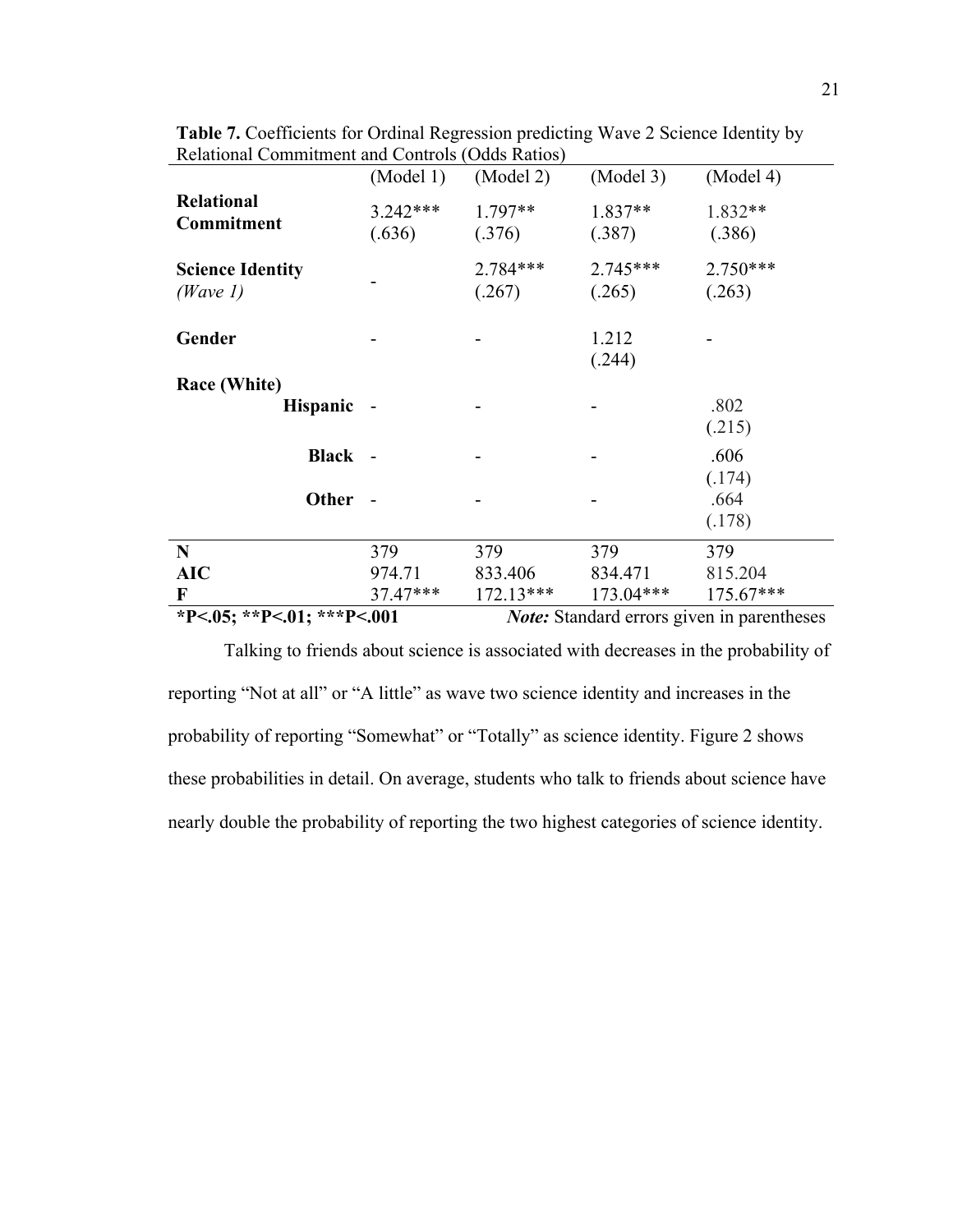

**Figure 2.** Probability of Wave 2 Science Identity (varying Relational Commitment)

#### **Discussion**

This study examined science identity through the theoretical lens of identity commitment, and explored the effects of students' social networks on their identity. Overall, I find that both theorized components of identity commitment (affective and relational measures) are related to science identity. Students' individual science identities are likely to be affected by friend's feelings toward that identity and being able to share their identity among friends.

These findings are in line with the tenants of identity theory. In the vein of past work using identity theory, my work demonstrates how the theoretical conceptualization of identity commitment can be translated into empirical work. The more relationships are premised around an identity, the stronger the individual's reported identity. Whether this support is perceived (as with friend's affective commitment) or enacted (relational commitment), an individual's network cannot be disentangled from their identity.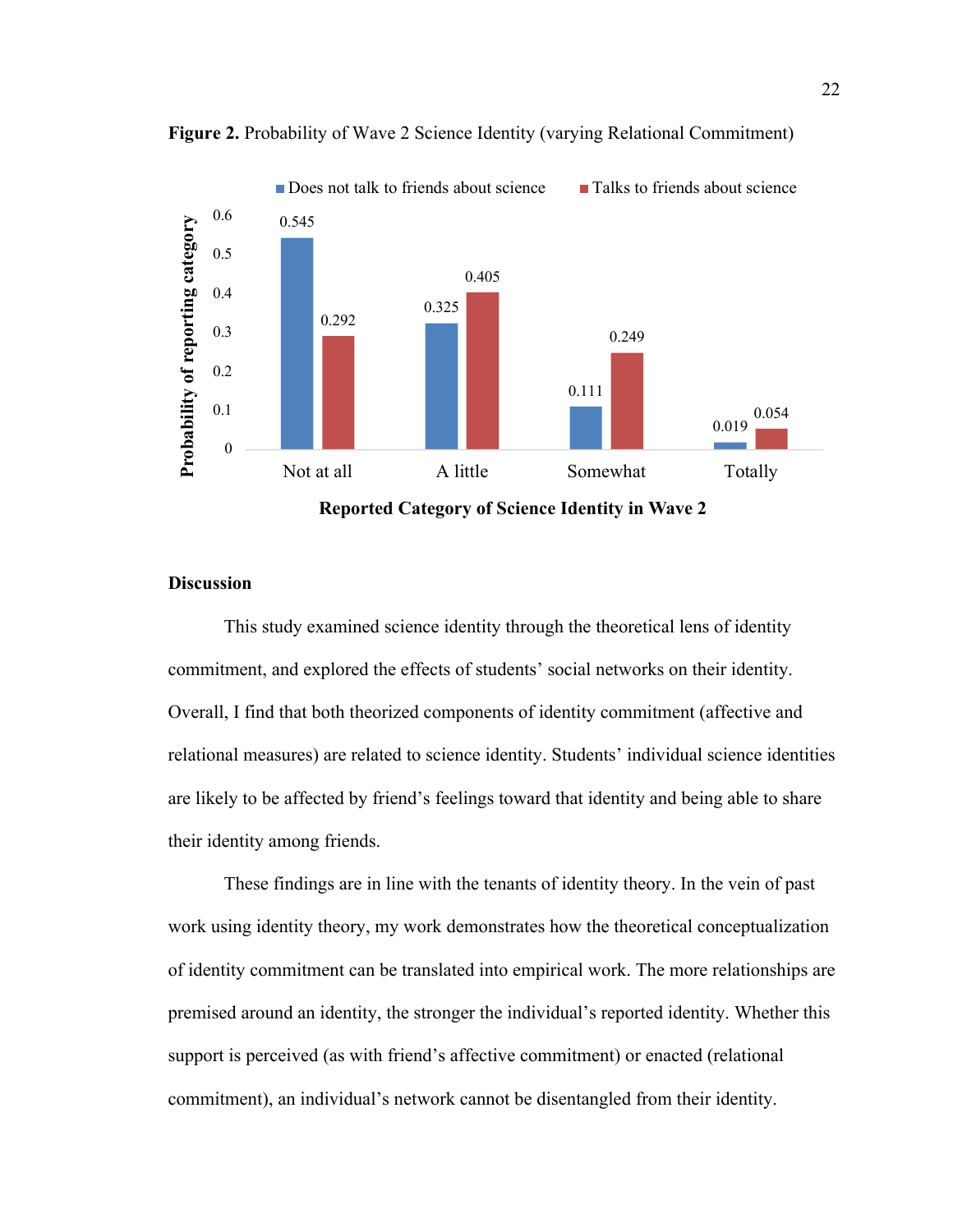In the context of science identity specifically, network based identity commitment seems to help encourage and predict personal science identity. In fact, this work finds that students whose friends talk to their friends about science or feel supported by their friend group are more likely to report higher science identities over time.

While gender and race were found to be significant predictors of some of the relationships found in this research, the processes of identity commitment endure. Though there are initial disparities in who reports being a science kind of person and talking to friends about science, gender and race are insignificant in the hypotheses explored in this paper. This suggests that peer groups can perhaps mediate some of the pervasive stereotypes around being a "scientist", and allow for all students to see themselves as science kinds of people. Future research may be able to clarify how these peer processes operate for underrepresented STEM students. In spite of the many gender and racial inequities found in science identity literature, my work shows how friendships premised around the science identity can have beneficial influence on *all* student's science identities.

#### *Limitations:*

I recognize that identities are not all encompassing and multiple identities may be important to students. Unfortunately, this study is limited by the scope of available data, which only includes identity measures regarding the science identity. As such, this study cannot capture the full array of identities that may be important to students. Previous work has found that middle school is a time when other identities (such as gender) become especially salient (Wonch Hill et al. 2017). Future work may want to examine the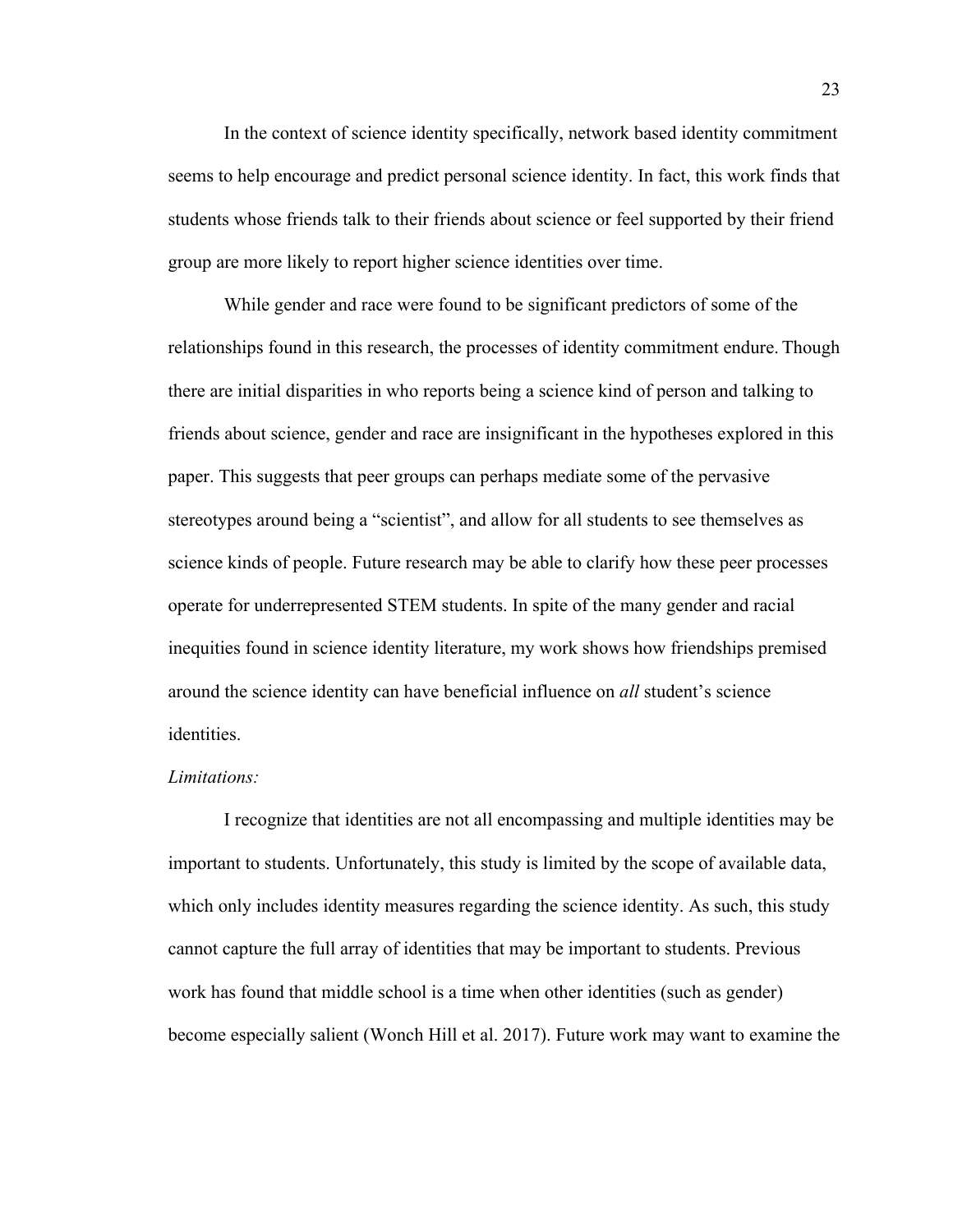intersections of multiple identities, in order to get a more complete picture of the factors that influence science success.

The study is also limited with the range of time data were collected. My data follows students throughout their middle school experience, but does not extend past this. It is well established that the transition into high school can change the social landscape and thus the identities of students (Barber and Olsen 2004). Subsequent work should investigate transition from middle school to high school, and its effect on science friendships and identity.

Despite these limitations, I believe the associations I find can still be beneficial and meaningful for students. Broadly, friendship networks related to the science identity can positively shape students' own science identities. The friend group can be a place where the science identity is incubated. These findings may be able to inform educators, policy makers and science professionals as they seek to diversify and advance STEM fields. In a time where peer opinions are monumentally important, students who see themselves as science kinds of people can influence their peers. This influence can lead to students seeing themselves as science kinds of people, which in turn can lead to confidence, persistence and performance in science. All these factors can keep youth engaged in science and foster the scientists of tomorrow.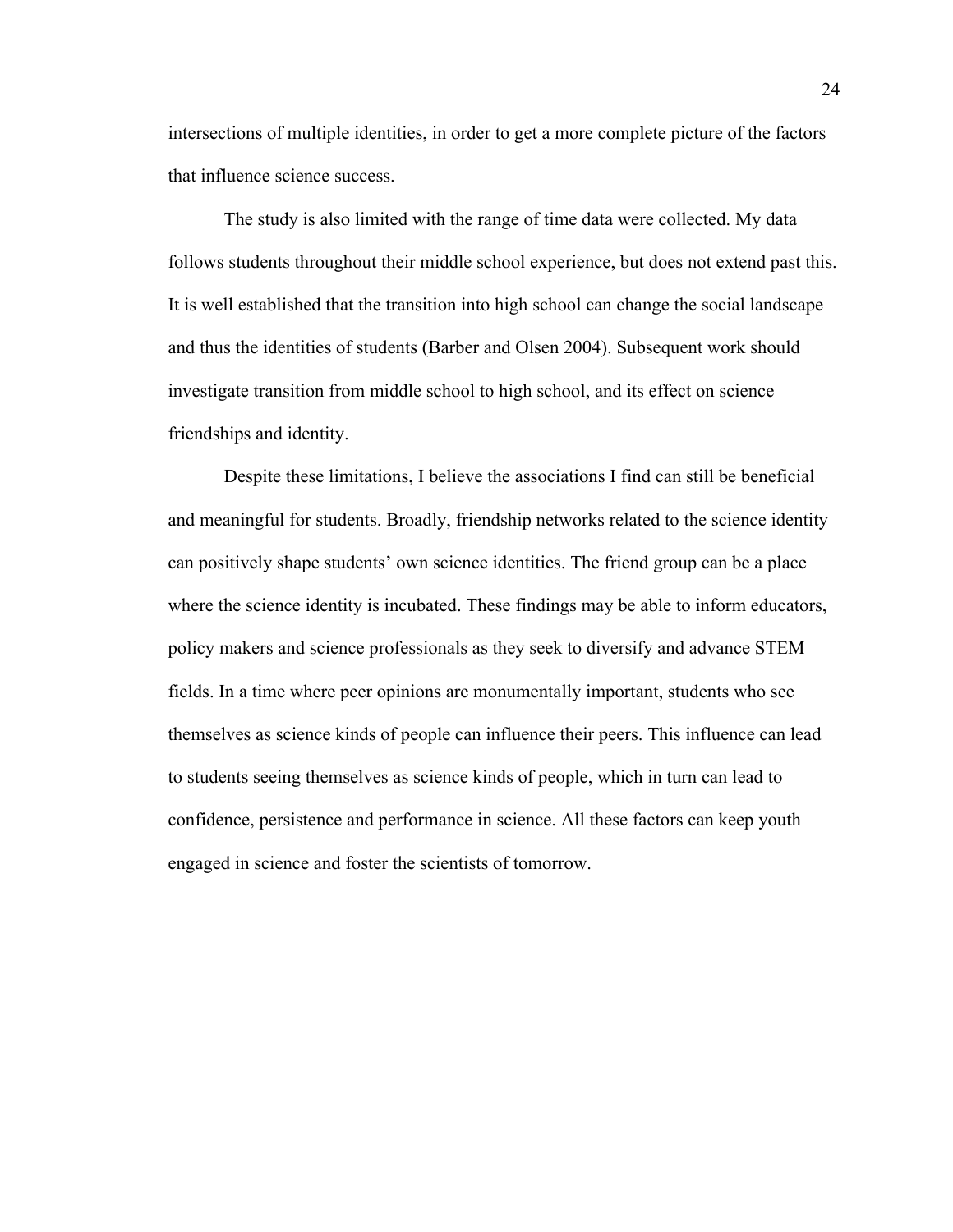#### References

- Archer, Louise, Jennifer DeWitt, Jonathan Osborne, Justin Dillon, Beatrice Willis, and Billy Wong. 2010. ""Doing" science versus "being" a scientist: Examining 10/11-year-old School children's constructions of science through the lens of identity.*" Sociological of Education* 94:617–39.
- Archer, Louise, Jennifer Dewitt, Jonathan Osborne, Justin Dillon, Beatrice Willis, Billy Wong. 2012. ""Balancing Acts:" Elementary School Girls' Negotiations of Femininity, Achievement, and Science." *Science Education* 96(6):967-89.
- Barton, Angela Calabrese, Hosun Kang, Edna Tan, Tara B. O'Neill, Juanita Bautista Guerra and Caitlin Brecklin. 2013. "Crafting a future in science: Middle school girls' identity work over time and space. *American Educational Research Journal* 50(1):37-75.
- Barber, Brian K., and Joseph A. Olsen. 2004. "Assessing the transitions to middle and high school." *Journal of Adolescent Research* 19(1):3-30.
- Blue, Jennifer, and Debra Gann. 2008. "When do girls lose interest in math and science?" *Science Scope* 32:44–47.
- Caleon, Imelda S., and R. Subramaniam. 2008. "Attitudes towards science of intellectually gifted and mainstream upper primary students in Singapore." *Journal of Research in Science Teaching: The Official Journal of the National Association for Research in Science Teaching* 45(8):940-954.
- Carlone, Heidi B., Angela W. Webb, Louise Archer and Mandy Taylor. 2015. "What Kind of Boy Does Science? A Critical Perspective on the Science Trajectories of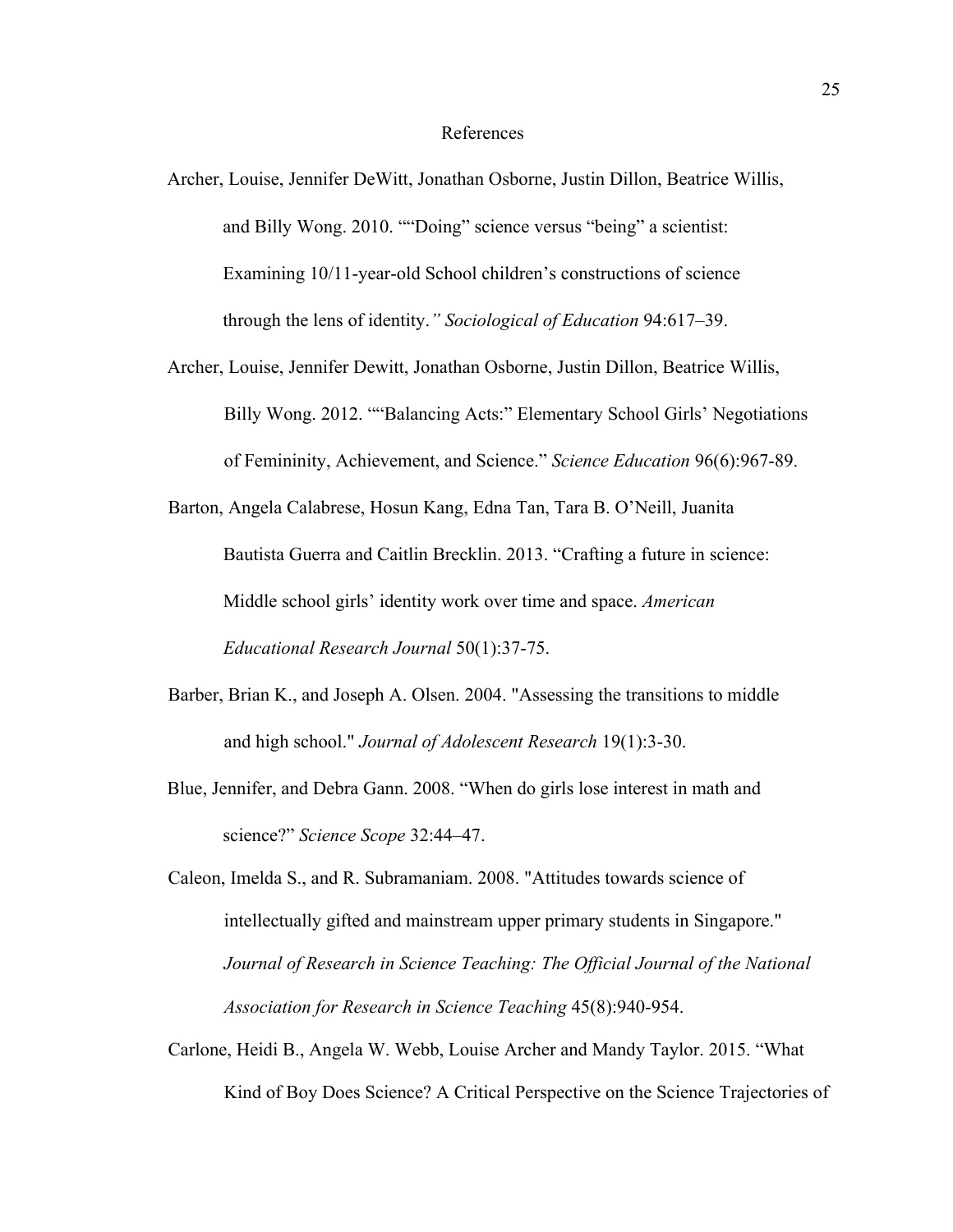Four Scientifically Talented Boys." *Science Education* 99:438-64.

- Carlone, Heidi B., Catherine M. Scott, and Cassi Lowder. 2014. "Becoming (less) scientific: A longitudinal study of students' identity work from elementary to middle school science." *Journal of Research in Science Teaching*  51(7):836-869.
- Chemers, Martin M., Eileen L. Zurbriggen, Moin Syed, Barbara K. Goza, and Steve Bearman. 2011. "The role of efficacy and identity in science career commitment among underrepresented minority students." *Journal of Social Issues* 67(3):469- 491.
- Chi, Bernadette, Rena Dorph, and Leah Reisman. 2015."Evidence & impact: Museummanaged STEM programs in out-of-school settings." *National Research Council Committee on Out-of-School Time STEM. Washington, DC: National Research Council*.
- Cook, Thomas D., Yingying Deng, and Emily Morgano. 2007. "Friendship Influences During Early Adolescence: The Special Role of Friends' Grade Point Average." *Journal of Research on Adolescence* 17(2):325-56.
- Crosnoe, Robert, Catherine Reigle-Crumb, Kenneth Frank, Sam Field and Chandra Muller. 2008. "Peer Group Contexts of Girls' and Boys' Academic Experiences." *Child Development* 79(1):139-55.
- Cundiff, Jessica L., Theresa K. Vescio, Eric Loken, and Lawrence Lo. 2013. "Do gender– science stereotypes predict science identification and science career aspirations among undergraduate science majors?" *Social Psychology of Education*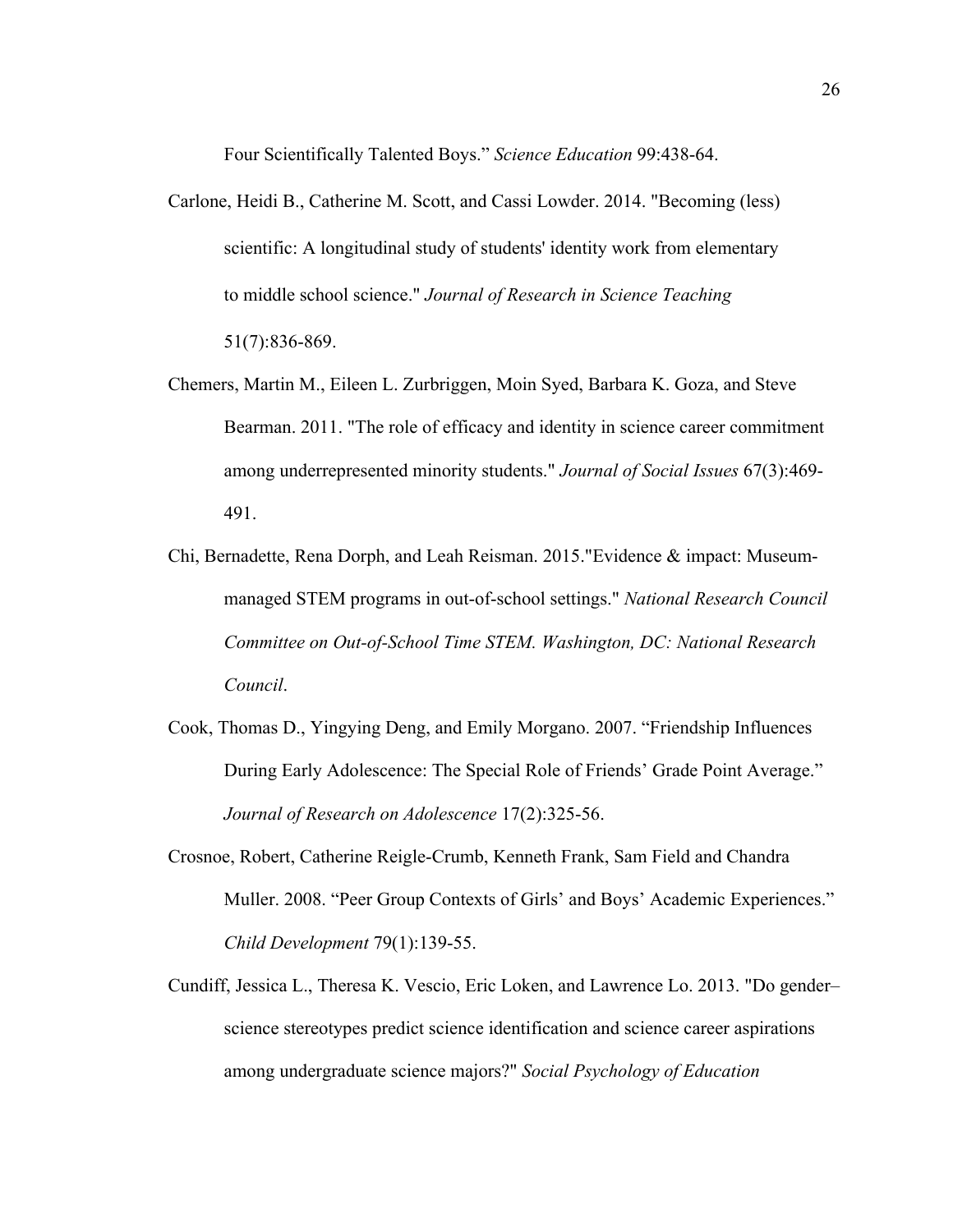16(4):541-554.

DeWitt, Jennifer, Louise Archer and Jonathan Osborne. 2013. "Nerdy, Brainy and Normal: Children's and Parents' Constructions of those who are Highly Engaged with Science." *Research in Science Education* 43(4):1455-1476.

Gilliam, Melissa, Alida Bouris, Brandon Hill, and Patrick Jagoda. 2016."The Source: An Alternate Reality Game to Spark STEM Interest and Learning among Underrepresented Youth." *Journal of STEM Education: Innovations & Research* 17 (2).

Hardcastle, Valerie G., Stacie Furst-Holloway, Rachel Kallen, Farrah Jacquez. 2019. "It's complicated: a multi-method approach to broadening participation in STEM" *Equality, Diversity and Inclusion: An International Journal* 38:1

- Ilumoka, Abby A. 2012. "Identification of Strategies that Overcome Barriers to Women and Minorities in STEM." *ASQ Advancing the STEM Agenda in Education, the Workplace and Society* 2:1.
- Johnson, David. 2005. "Two‐wave panel analysis: Comparing statistical methods for studying the effects of transitions." *Journal of Marriage and Family* 67(4):1061-1075.
- Lee, James Daniel. 2002. "More than ability: Gender and personal relationships influence science and technology involvement." *Sociology of Education*  349-373.

Long, Scott J. and Jeremy Freese. 2006. *Regression models for categorical*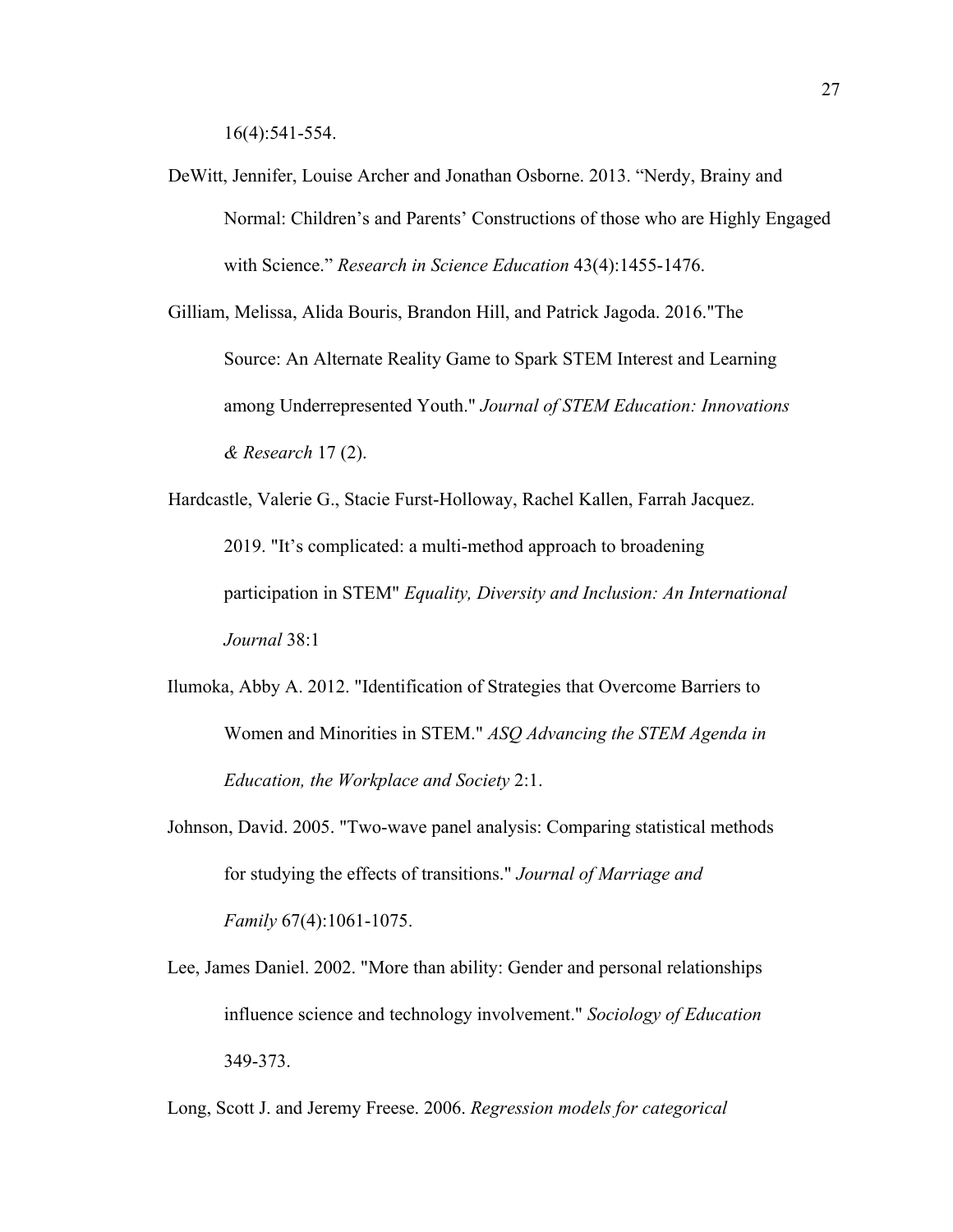*dependent variables using Stata*. Stata Press.

- Merolla, David M., Richard T. Serpe, Sheldon Stryker, and P. Wesley Schultz. 2012. "Structural precursors to identity processes: The role of proximate social structures." *Social Psychology Quarterly* 75(2):149-172
- Merolla, David M., and Richard T. Serpe. 2013. "STEM enrichment programs and graduate school matriculation: the role of science identity salience." *Social Psychology of Education* 16(4):575-597.
- Nosek, Brian A., Frederick L. Smyth, Natarajan Sriram, Nicole M. Lindner, Thierry Devos, Alfonso Ayala, Yoav Bar-Anan et al. 2009. "National differences in gender–science stereotypes predict national sex differences in science and math achievement." *Proceedings of the National Academy of Sciences* 106(26):10593-10597.
- Packard, Becky Wai-Ling, and Dam Nguyen. 2003. "Science career-related possible selves of adolescent girls: A longitudinal study." *Journal of Career Development* 29(4):251-263.
- Riccitelli, Melinda. 2015. "Science Identity's Influence on Community College Students' Engagement, Persistence, and Performance in Biology." *North Central University*.
- Seyranian, Viviane, Alex Madva, Nicole Duong, Nina Abramzon, Yoi Tibbetts, and Judith M. Harackiewicz. 2018. "The longitudinal effects of STEM identity and gender on flourishing and achievement in college physics." *International Journal of STEM Education* 5(1):40.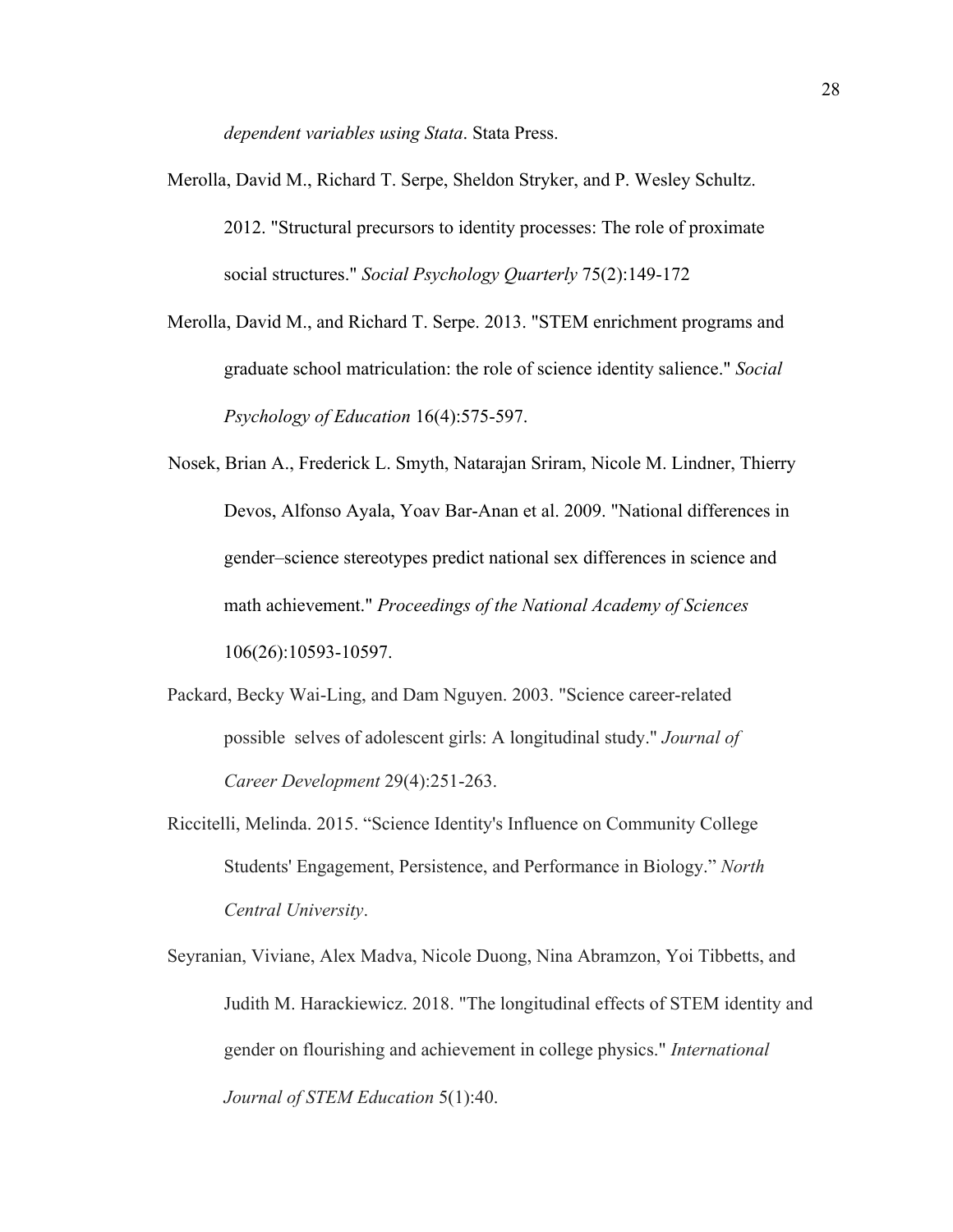- Shapiro, Jenessa R., and Amy M. Williams. 2012. "The role of stereotype threats in undermining girls' and women's performance and interest in STEM fields." *Sex Roles* 66(3-4):175-183.
- Starr, Christine R. 2018. ""I'm Not a Science Nerd!" STEM Stereotypes, Identity, and Motivation Among Undergraduate Women." *Psychology of Women Quarterly* 42(4):489-503.
- Stets, Jan E., and Chris F. Biga. 2003. "Bringing identity theory into environmental sociology." *Sociological Theory* 21(4):398-423.
- Stryker, Sheldon, and Peter J. Burke. 2000. "The past, present, and future of an identity theory." *Social Psychology Quarterly* 284-297.
- Stryker, Sheldon, and Richard T. Serpe. 1994. "Identity salience and psychological centrality: Equivalent, overlapping, or complementary concepts?" *Social Psychology Quarterly* 16-35.
- Wang, Ming-Te, and Jessica L. Degol. (2017) "Gender gap in science, technology, engineering, and mathematics (STEM): Current knowledge, implications for practice, policy, and future directions." *Educational Psychology Review* 29:119-140.
- Wonch Hill, Patricia, Julia McQuillan, Eli Talbert, Amy Spiegel, G. Robin Gauthier, and Judy Diamond. 2017. "Science Possible Selves and the Desire to be a Scientist: Mindsets, Gender Bias, and Confidence during Early Adolescence." *Social Sciences* 2:55.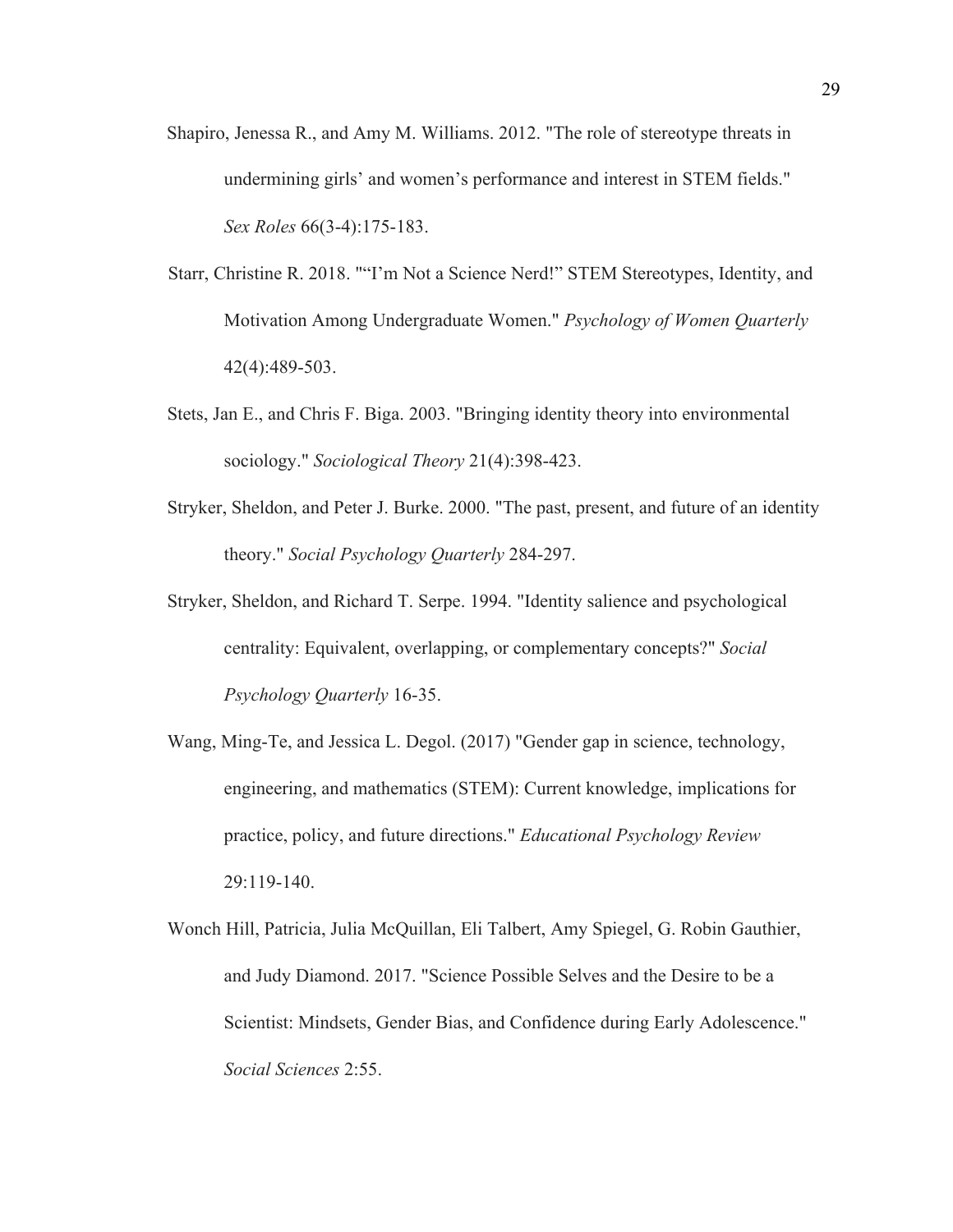- Tai, Robert H., Christine Qi Liu, Adam V. Maltese, and Xitao Fan. 2006. "Planning early for careers in science." *Life Science* 1:1143–44.
- Tao, Karen W., and Alberta M. Gloria. 2018. "Should I Stay or Should I Go? The Role of Impostorism in STEM Persistence." *Psychology of Women Quarterly*.
- Trujillo, Gloriana, and Kimberly D. Tanner. 2014. "Considering the role of affect in learning: Monitoring students' self-efficacy, sense of belonging, and science identity." *CBE—Life Sciences Education* 13(1):6-15.
- Tyler-Wood, Tandra, Amber Ellison, Okyoung Lim, and Sita Periathiruvadi. 2012."Bringing up girls in science (BUGS): The effectiveness of an afterschool environmental science program for increasing female students' interest in science careers." *Journal of Science Education and Technology* 21(1):46-55.
- Vedder‐Weiss, Dana, and David Fortus. 2011. "Adolescents' declining motivation to learn science: Inevitable or not?" *Journal of Research in Science Teaching* 48(2): 199-216.
- Vincent-Ruz, Paulette, and Christian D. Schunn. 2018. "The nature of science identity and its role as the driver of student choices." *International Journal of STEM Education* 5(1): 48.
- Zhai, Junqing, Jennifer Ann Jocz, and Aik-Ling Tan. 2014. "'Am I Like a Scientist?': Primary children's images of doing science in school." *International Journal of Science Education* 36(4):553-576.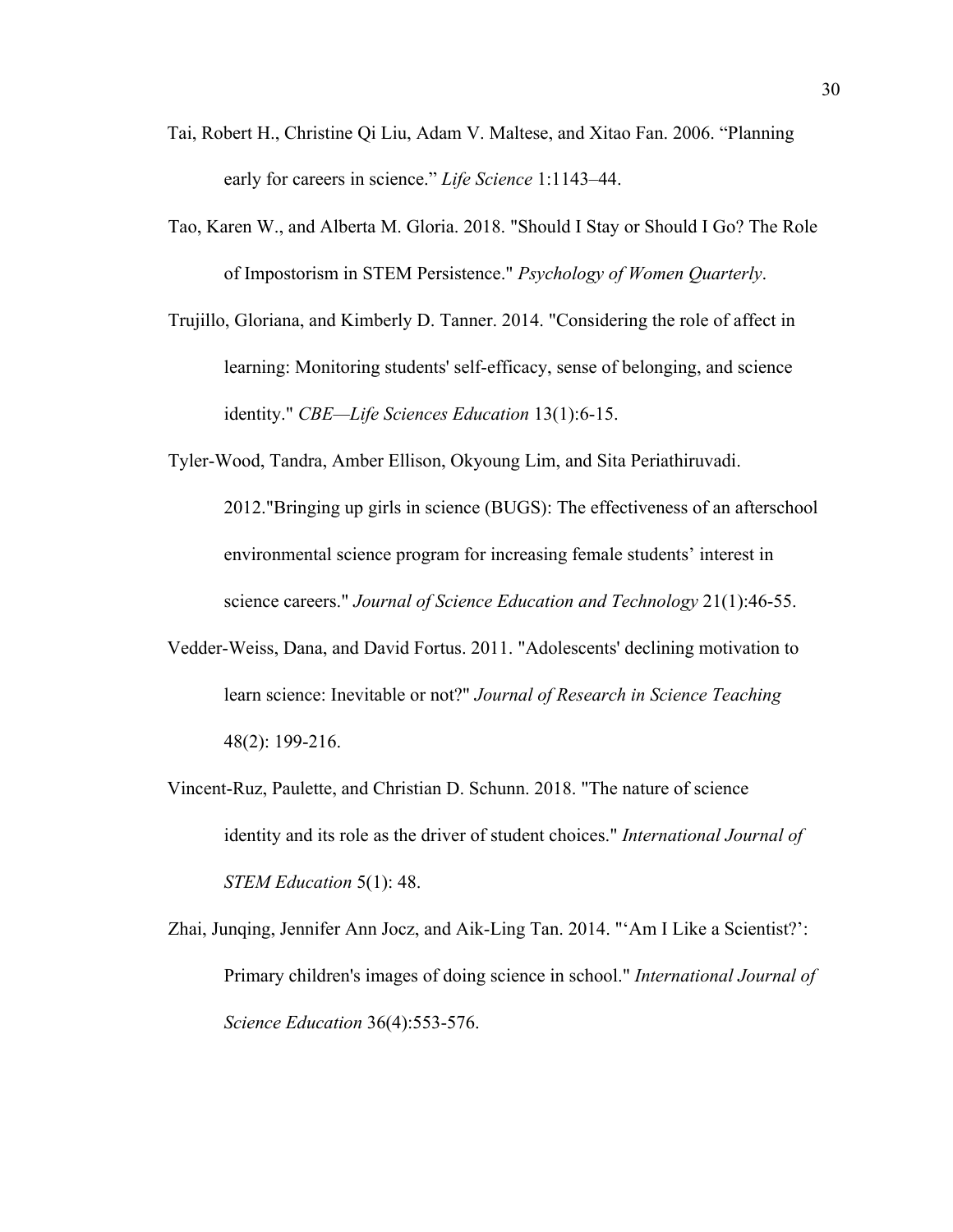# **APPENDIX A**

# Descriptive Statistics

| <b>Variable</b>                     |                                                                                     |                                                                                      |       |           |
|-------------------------------------|-------------------------------------------------------------------------------------|--------------------------------------------------------------------------------------|-------|-----------|
| Name                                | <b>Description</b>                                                                  | Metric                                                                               | Mean  | S.D.      |
| Science<br>Identity<br>(Wave 1)     | How much do<br>you think you<br>are a science<br>kind of person?                    | $1 = Not$ at all;<br>$4 = Totally$                                                   | 2.455 | 0.844     |
| (Wave 2)                            |                                                                                     |                                                                                      | 2.317 | .929      |
| Science<br>Identity<br>(Combined)   | How much do<br>you think you<br>are a science<br>kind of person?                    | $0 = Not$ at all, A<br>little,<br>Somewhat;<br>$1 = Totally$<br>(in either)<br>wave) | .151  | .358      |
| Relational<br>Commitment            | For each<br>nominated<br>friend: Do you<br>talk to this<br>person about<br>science? | $0 =$ No to all;<br>$1 = Yes$ to any                                                 | .475  | .500      |
| Personal<br>Affective<br>Commitment | How much do<br>you like<br>science?                                                 | $1 = I$ don't like<br>it at all; $4 = I$<br>like it a lot.                           | 3.314 | .776      |
| Friend's<br>Affective<br>Commitment | How much do<br>your friends<br>like science?                                        | $l = Not$ at all;<br>$4 = A$ lot                                                     | 2.699 | .741      |
| Gender                              | Are you a boy<br>or a girl?                                                         | $0$ = Female;<br>$l = Male$                                                          | .465  | .499      |
| Race                                | What is your<br>race/ethnicity?                                                     | $0 = \text{Non-white};$<br>$l = White$                                               | .304  | .461      |
|                                     |                                                                                     |                                                                                      |       | $(N=385)$ |

# **Table 1.**Means, Standard Deviations, and Descriptions for Variables Used in Analysis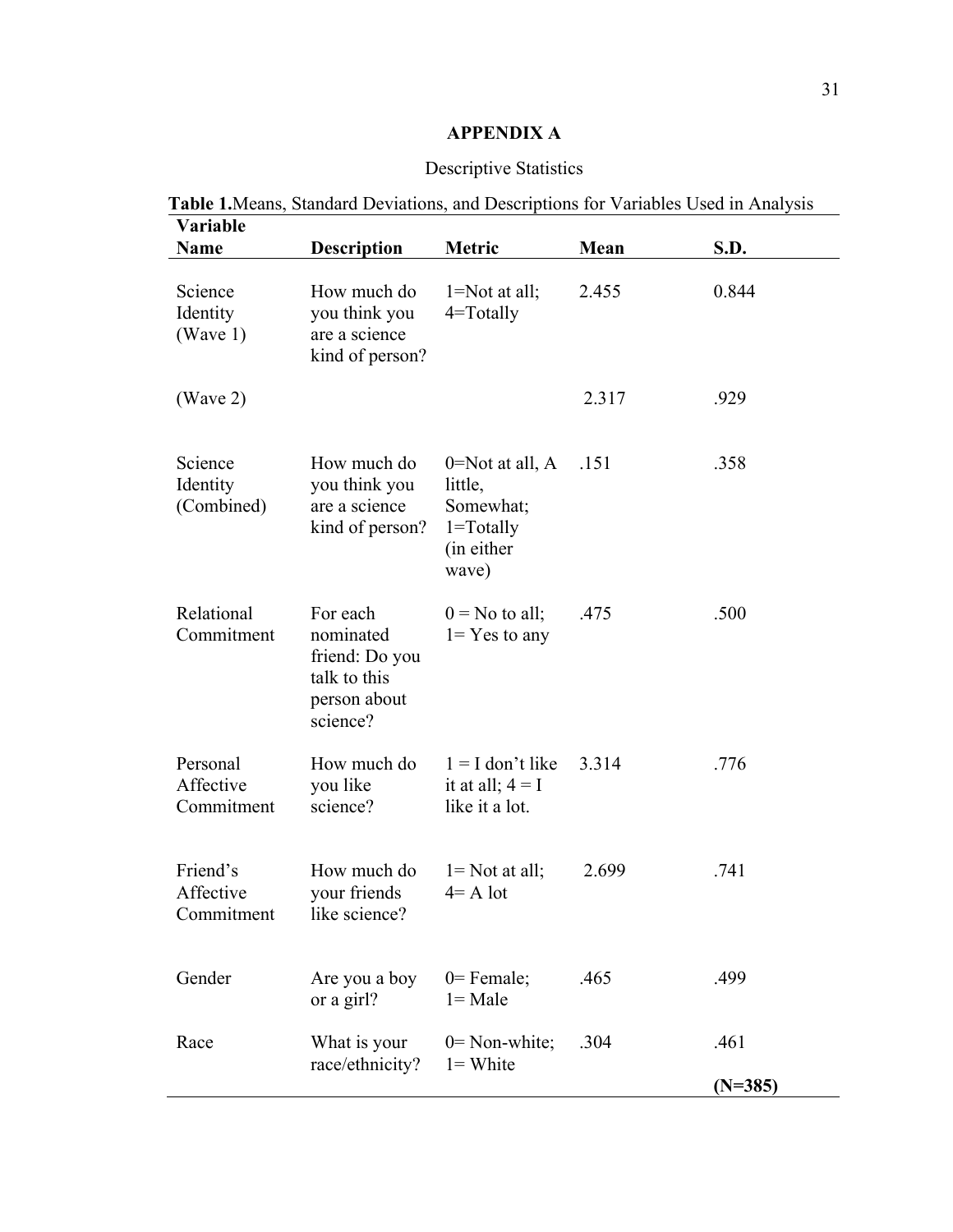| Talks to friends about science<br><b>Second Wave Science Identity</b> |               |          |          |         |               | Does not talk to friends about science |          |          |
|-----------------------------------------------------------------------|---------------|----------|----------|---------|---------------|----------------------------------------|----------|----------|
| <b>First</b><br><b>Wave</b><br><b>Science</b><br><b>Identity</b>      | Not at<br>all | A little | Somewhat | Totally | Not at<br>all | A little                               | Somewhat | Totally  |
| Not at all                                                            | $60.0\%$      | $40.0\%$ | $0.0\%$  | $0.0\%$ | 70.0%         | $25.0\%$                               | 2.5%     | $2.5\%$  |
| A little                                                              | 20.0%         | 45.5%    | 34.5%    | $0.0\%$ | 26.3%         | 49.6%                                  | 23.3%    | $0.8\%$  |
| Somewhat                                                              | $3.3\%$       | 27.8%    | 55.6%    | 13.3%   | $5.1\%$       | 32.8%                                  | 49.6%    | $12.4\%$ |

**Table 8.** Descriptive Statistics of Relational Commitment & Science Identity over waves

**Table 9.** Descriptive Statistics of Affective Commitment & Science Identity over waves

**High Affective Commitment** *(Friend)* **Low Affective Commitment** *(Friend)* **Second Wave Science Identity First Wave Science Identity**  *Not at all A little Somewhat Totally Not at all A little Somewhat Totally Not at all* 54.2% 37.5% 4.2% 4.2% | 77.8% 22.2% 0.0% 0.0% *A little* 25.3% 46.2% 28.6% 0.0% 30.9% 49.1% 18.2% 1.8% *Somewhat* 5.4% 28.6% 53.6% 12.5% 5.3% 36.8% 47.4% 10.5%